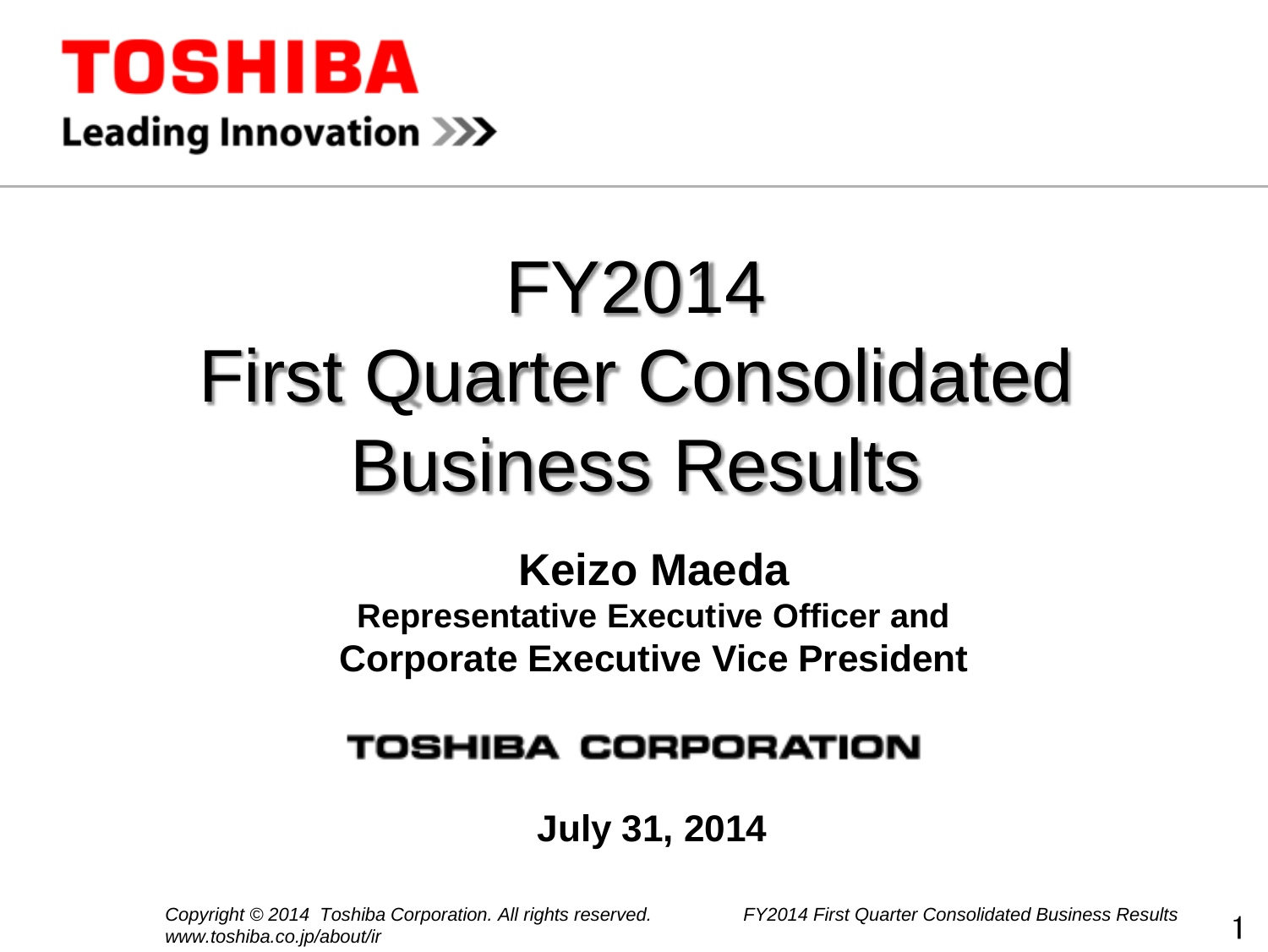### **Forward-looking Statements**

- This presentation contains forward-looking statements concerning Toshiba Group's future plans, strategies and performance.
- These forward-looking statements are not historical facts, rather they represent assumptions and beliefs based on economic, financial and competitive data currently available.
- As a global entity, operating a wide range of businesses in countries and regions with widely different market environments, Toshiba wishes to caution that actual results may differ materially from our expectations due to risks and uncertainties that, without limitation, relate to economic conditions, worldwide mega-competition in the electronics business, customer demand, foreign currency exchange rates, tax rules, regulations and other factors.
- Toshiba's fiscal year runs from April 1 to March 31.
- All figures are consolidated totals for the first 3 months of fiscal year 2014, unless otherwise indicated.
- Prior-period performance on consolidated segment information has been reclassified to conform with the current classification.
- Up until FY2013, some of advanced R&D expenses and headquarters administrative overhead expenses were allocated to all segments. Starting in FY2014, part of these expenses is classified into the corporate expenses without being allocated to the segments. Results of the past fiscal years have been revised to reflect this change.
- The optical disc drive (ODD) business is classified as a discontinued operation in accordance with the Accounting Standards Classification (ASC) 205-20 "Presentation of Financial Statements – Discontinued Operations". The results of the ODD business have been excluded from net sales, operating income (loss), and income (loss) from continuing operations, before income taxes and noncontrolling interests. Net income of Toshiba Group is calculated by reflecting the ODD business results to income (loss) from continuing operations, before income taxes and noncontrolling interests. Results of the past fiscal years have been revised to reflect this change.

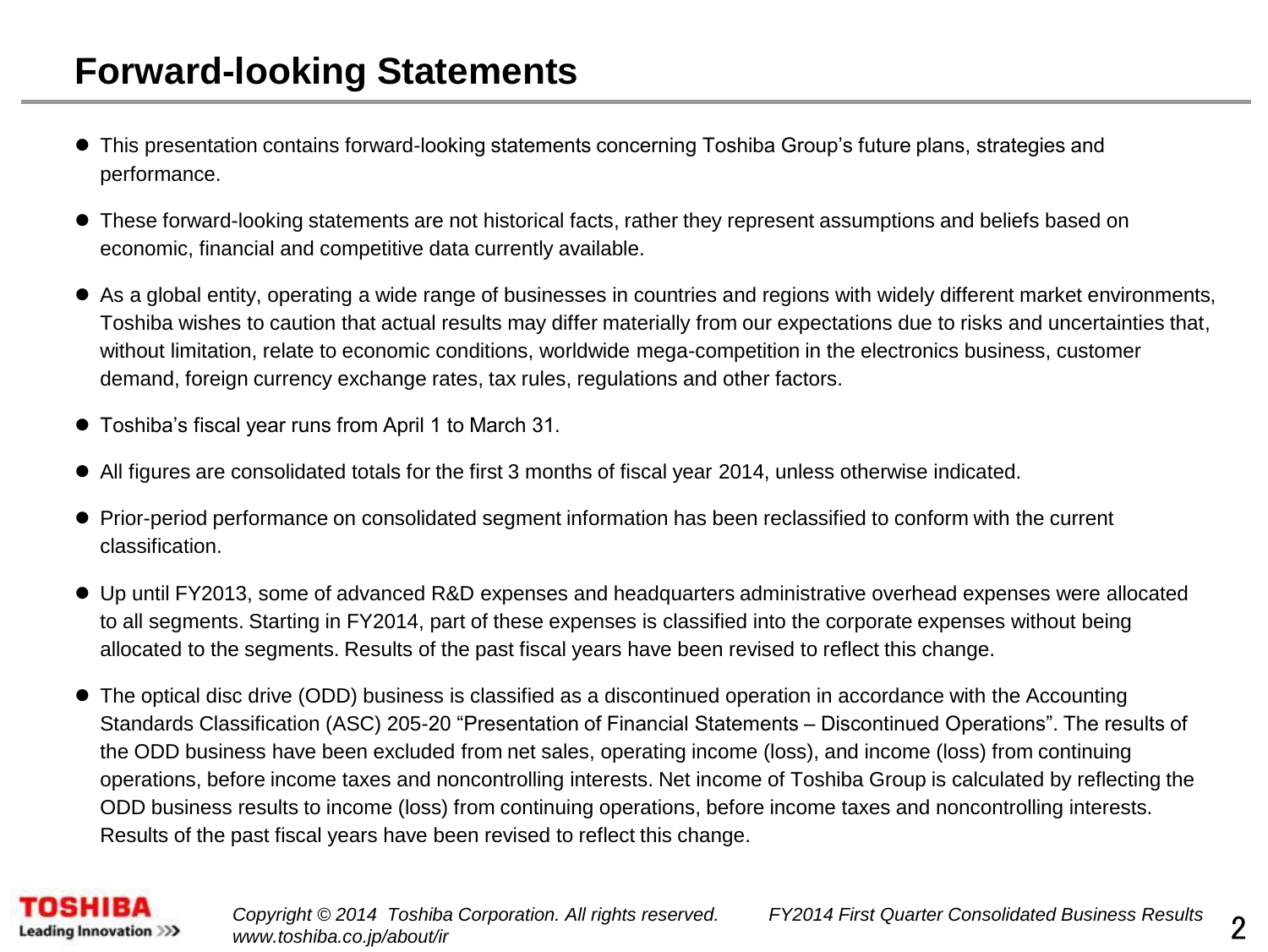**Toshiba Group recorded higher sales than in the year-earlier period, reflecting growth mainly in the Energy & Infrastructure and Community Solutions segments.**

#### **Net Sales: 1,408.0 billion yen (YoY: +36.9 billion yen)**

- $\triangleright$  Social infrastructure related businesses recorded significant growth. The Energy & Infrastructure segment saw higher sales, reflecting good performances in social infrastructure businesses, including Solar Photovoltaic Systems and Railroad Systems, as well as the steady performance of the Power Systems business. The Community Solutions segment also recorded higher sales on good performances by the building solutions business and Toshiba TEC Corporation.
- $\triangleright$  The Electronic Devices & Components segment saw lower sales, reflecting lower sales price in Memories.
- $\triangleright$  The Lifestyle Products & Services segment saw slightly higher sales, reflecting replacement demand for Windows XP PCs.

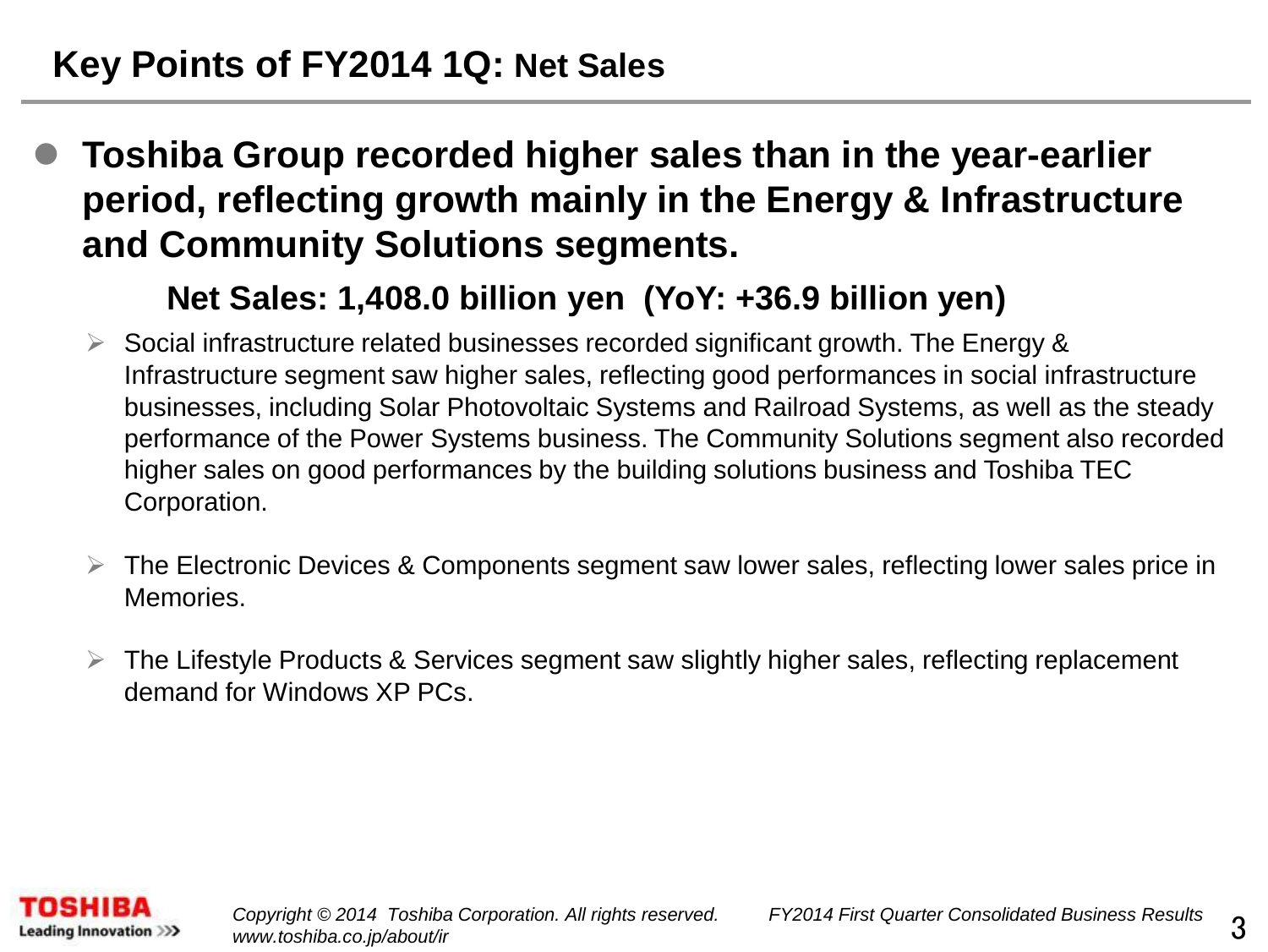## **Key Points of FY2014 1Q: Operating Income & Debt-to-Equity Ratio**

#### **Record 1Q operating income of 39.5 billion yen, a 57% increase.**

| <b>Operating income:</b>                                                         | 39.5 billion yen                    | $(YoY: +14.4$ billion yen)                           |
|----------------------------------------------------------------------------------|-------------------------------------|------------------------------------------------------|
| Income before income taxes<br>and noncontrolling interest:<br><b>Net income:</b> | 17.3 billion yen<br>8.9 billion ven | (YoY: -1.1 billion yen)<br>$(YoY: +3.6 billion$ yen) |

- $\triangleright$  The Electronic Devices & Components segment recorded operating income of 36.6 billion yen. The Memories business maintained high profitability despite lower sales prices, reflecting enhanced competitiveness on advances in process technology. The Storage Products business saw higher operating income, especially in 3.5-inch HDDs.
- $\triangleright$  The Energy & Infrastructure segment recorded higher operating income, reflecting higher operating income in the Solar Photovoltaic Systems, Railroad Systems and Nuclear Power Systems businesses. The Community Solutions segment also recorded higher operating income, reflecting higher operating income in the Commercial Air-Conditioner business and at Toshiba TEC.
- $\triangleright$  The Lifestyle Products & Services segment saw a significant increase in operating income of 21.6 billion yen. The Home Appliances business has now maintained positive operating income for three consecutive quarters, and the PC business also recorded positive operating income. The TV business saw a significant improvement.
- $\triangleright$  Net income (loss) attributable to shareholders of the Company increased by 69% to 8.9 billion yen, second only to FY 2007 1Q.

#### **The debt-to-equity ratio was 120%, a YoY improvement of 13 points.**

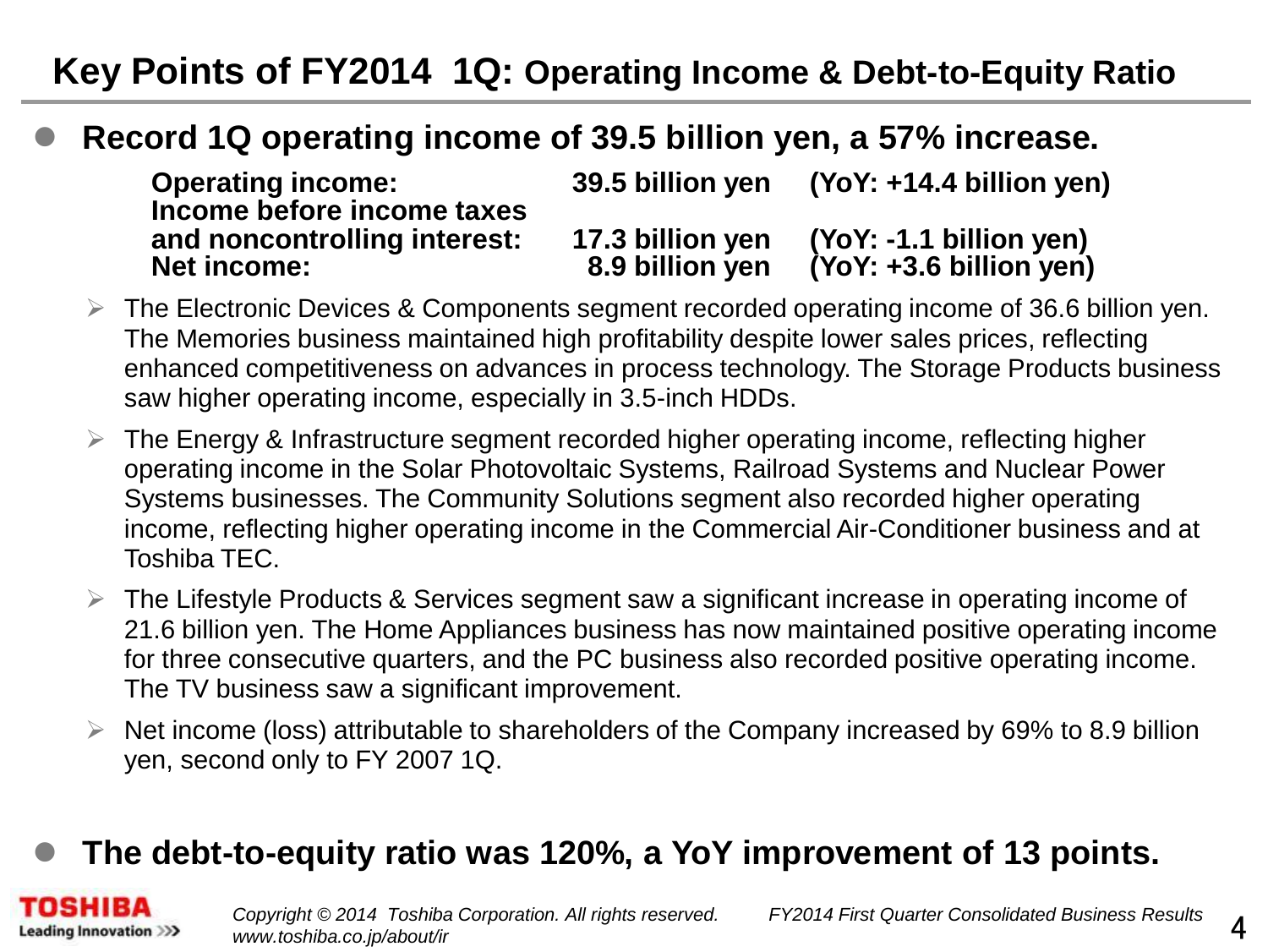(Yen in billions)

|                                                                               | <b>FY13/1Q</b><br><b>FY14/1Q</b> |         | <b>Difference</b> |
|-------------------------------------------------------------------------------|----------------------------------|---------|-------------------|
|                                                                               |                                  |         | <b>vs FY13/1Q</b> |
| <b>Net Sales</b>                                                              | 1,408.0                          | 1,371.1 | 36.9              |
| Operating Income (loss)                                                       | 39.5                             | 25.1    | 14.4              |
| $\%$                                                                          | 2.8%                             | 1.8%    | 1.0%              |
| Income (loss) before income<br>taxes and noncontrolling interests             | 17.3                             | 18.4    | $-1.1$            |
| $\%$                                                                          | 1.2%                             | 1.3%    | $-0.1%$           |
| Net Income (loss)                                                             | 8.9                              | 5.3     | 3.6               |
| $\%$                                                                          | 0.6%                             | 0.4%    | 0.2%              |
| Earnings (losses) per share<br>attributable to shareholders of the<br>Company | 42.11                            | ¥1.25   | ¥0.86             |

• "Net Income (loss)" refers to Net Income (loss) attributable to shareholders of the Company hereinafter.

• "the Company" refers to Toshiba Corporation.



*Copyright © 2014 Toshiba Corporation. All rights reserved. FY2014 First Quarter Consolidated Business Results www.toshiba.co.jp/about/ir*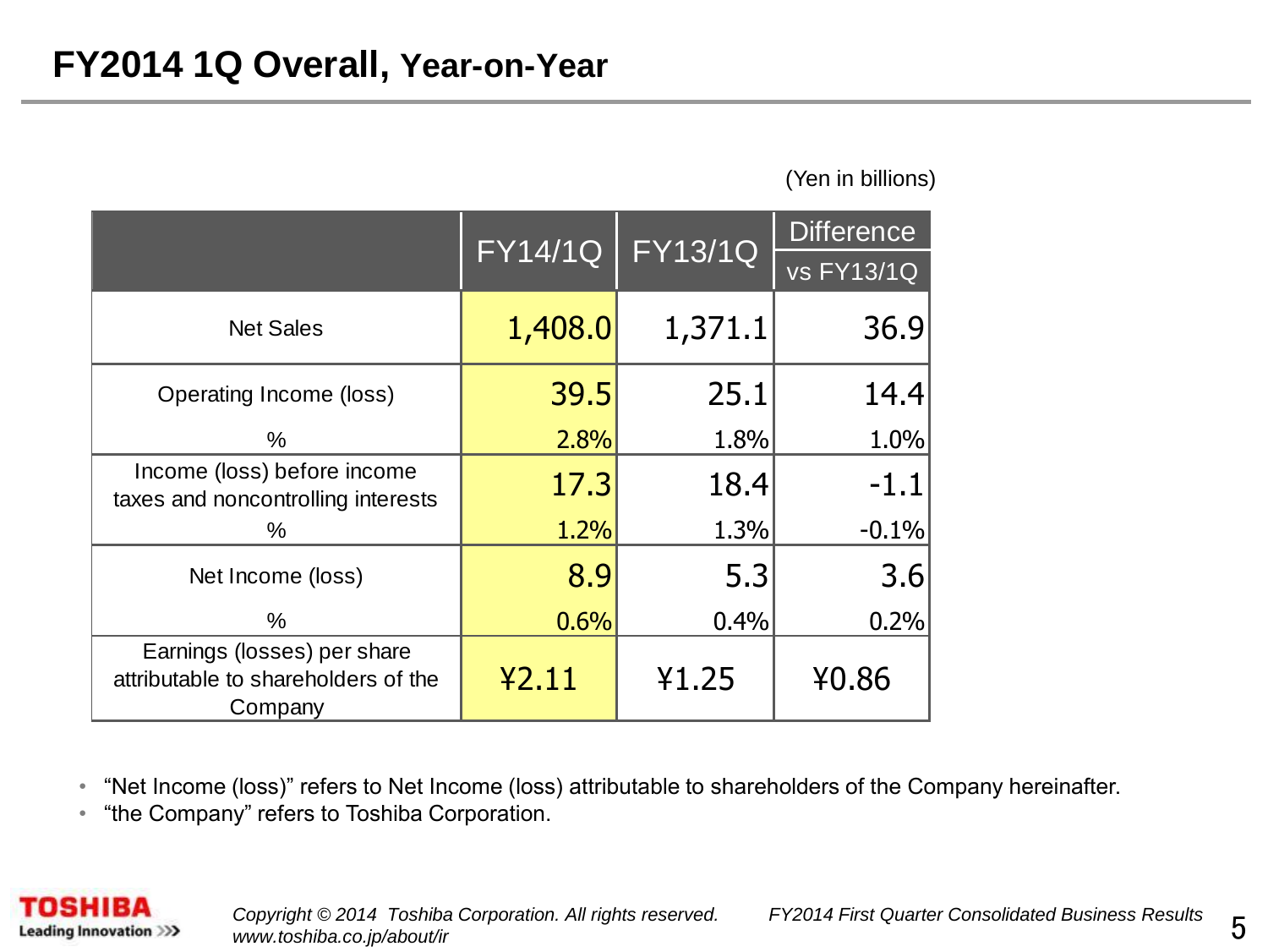#### **FY2014 1Q by segment, Year-on-Year**

| <b>Net Sales</b>                | <b>FY14/1Q</b> | <b>FY13/1Q</b> | <b>Difference</b> |  |
|---------------------------------|----------------|----------------|-------------------|--|
|                                 |                |                | vs FY13/1Q        |  |
| Energy & Infrastructure         | 401.5          | 356.3          | 45.2              |  |
| <b>Community Solutions</b>      | 301.1          | 279.1          | 22.0              |  |
| Healthcare Systems & Services   | 71.4           | 77.9           | $-6.5$            |  |
| Electronic Devices & Components | 372.0          | 397.7          | $-25.7$           |  |
| Lifestyle Products & Services   | 289.0          | 281.7          | 7.3               |  |
| <b>Others</b>                   | 113.6          | 103.9          | 9.7               |  |
| Total                           | 1,408.0        | 1,371.1        | 36.9              |  |

| Operating Income (loss)         | <b>FY14/1Q</b> | <b>FY13/1Q</b> | <b>Difference</b> |  |
|---------------------------------|----------------|----------------|-------------------|--|
|                                 |                |                | vs FY13/1Q        |  |
| Energy & Infrastructure         | 10.8           | 4.3            | 6.5               |  |
| ℅                               | 2.7%           | 1.2%           | 1.5%              |  |
| <b>Community Solutions</b>      | 3.6            | 0.7            | 2.9               |  |
| ℅                               | 1.2%           | 0.2%           | 1.0%              |  |
| Healthcare Systems & Services   | 0.5            | 3.2            | $-2.7$            |  |
| ℅                               | 0.7%           | 4.1%           | $-3.4%$           |  |
| Electronic Devices & Components | 36.6           | 49.8           | $-13.2$           |  |
| ℅                               | 9.8%           | 12.5%          | $-2.7%$           |  |
| Lifestyle Products & Services   | $-3.3$         | $-24.9$        | 21.6              |  |
| ℅                               | $-1.1%$        | $-8.8%$        | 7.7%              |  |
| Others                          | $-0.3$         | 0.2            | $-0.5$            |  |
| %                               | $-0.2%$        | 0.2%           | $-0.4%$           |  |
| Total                           | 39.5           | 25.1           | 14.4              |  |
| ℅                               | 2.8%           | 1.8%           | 1.0%              |  |

(Yen in billions)

\* "Total" figures include corporate and eliminations. (See "Forward-looking statements" on page 2.)

ISHIRA **Leading Innovation >>>**  *Copyright © 2014 Toshiba Corporation. All rights reserved. FY2014 First Quarter Consolidated Business Results www.toshiba.co.jp/about/ir*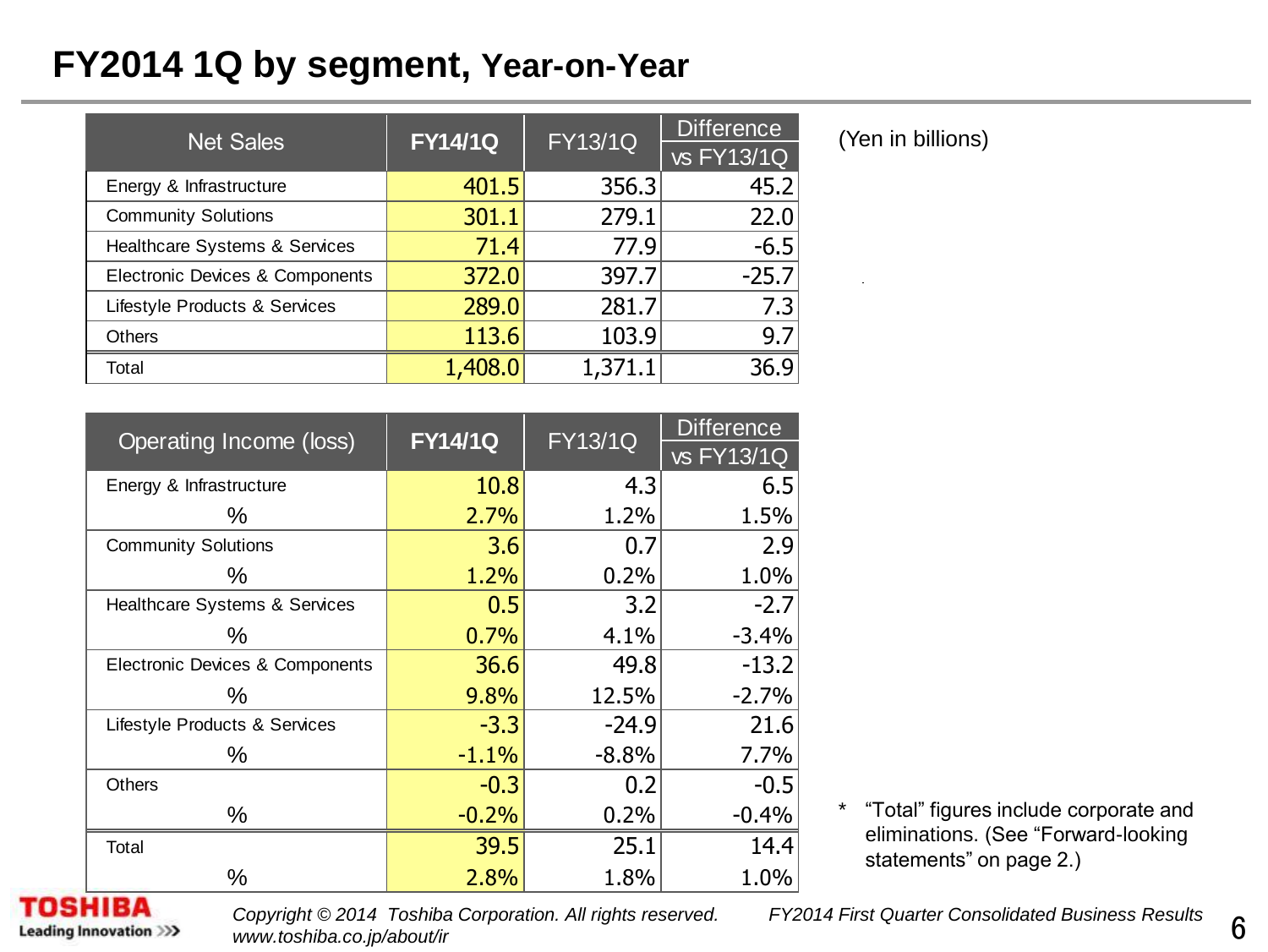#### **Overview, FY2014 1Q Results**





*www.toshiba.co.jp/about/ir*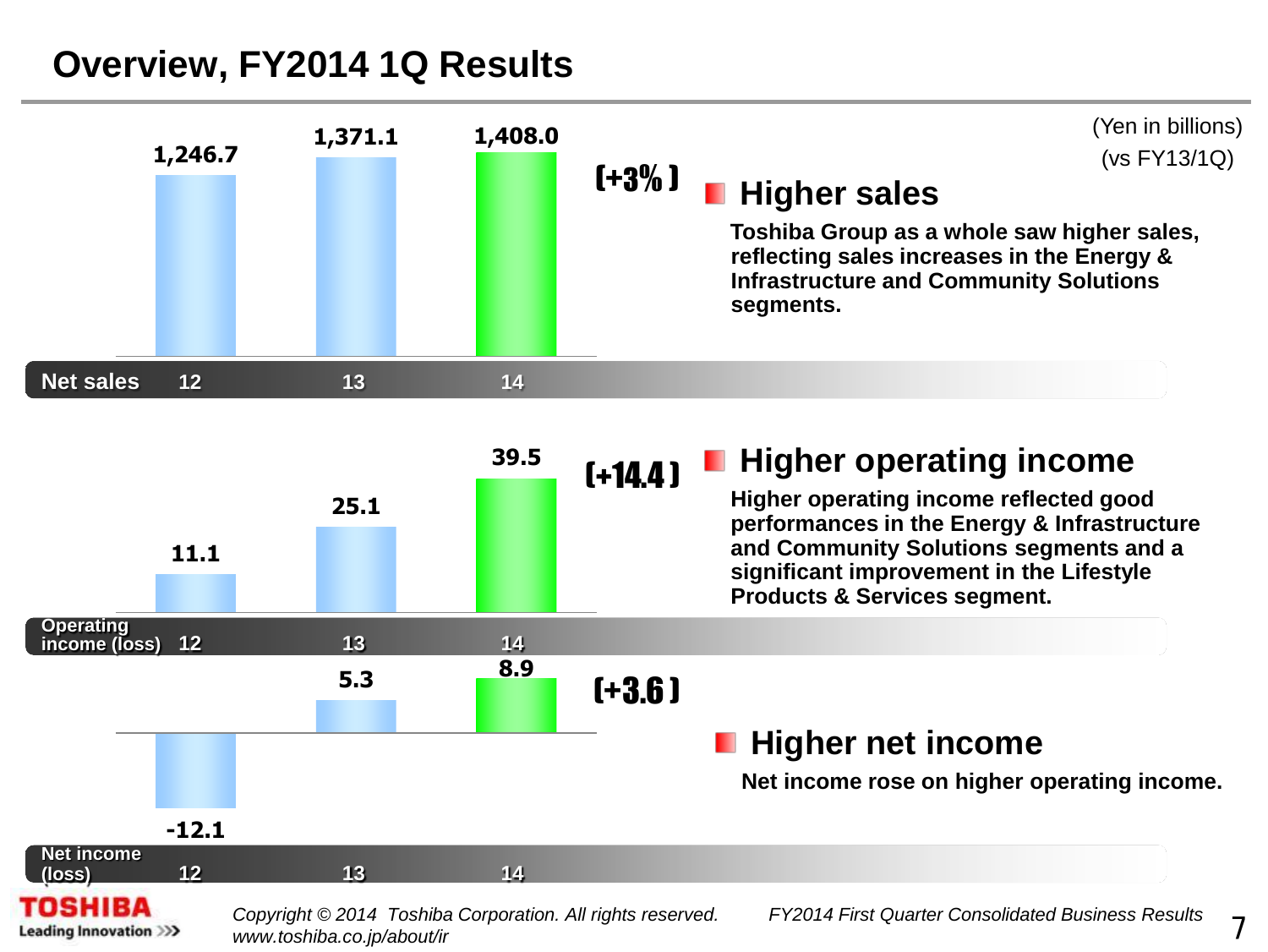## **Operating Income (Loss) Analysis, FY2014 1Q**



*Copyright © 2014 Toshiba Corporation. All rights reserved. FY2014 First Quarter Consolidated Business Results www.toshiba.co.jp/about/ir*

**Leading Innovation >>>**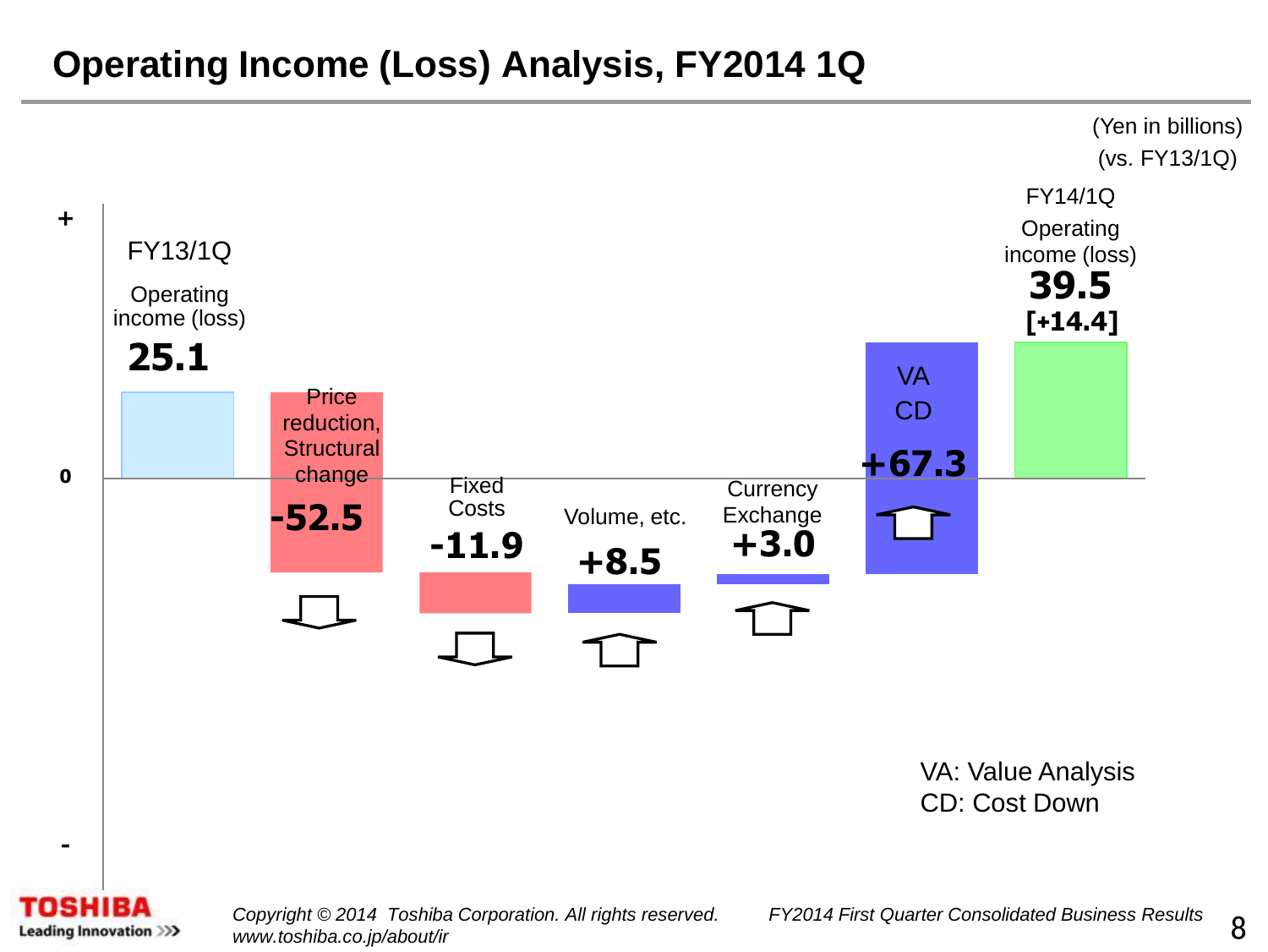## **Energy & Infrastructure, FY2014 1Q**



- **The segment as a whole saw higher sales on good performance in renewable energy businesses, including Solar Photovoltaic Systems, and in the overseas Railroad Systems, Automotive Systems and Industrial Equipment businesses, as well as steady performances in the power systems businesses including Thermal and Nuclear Power Systems.**
- **Higher operating income reflected a significant increase in the overseas Railroad Systems business and in the Solar Photovoltaic Systems and Nuclear Power Systems businesses. The Thermal Power Systems business also maintained high profitability.**

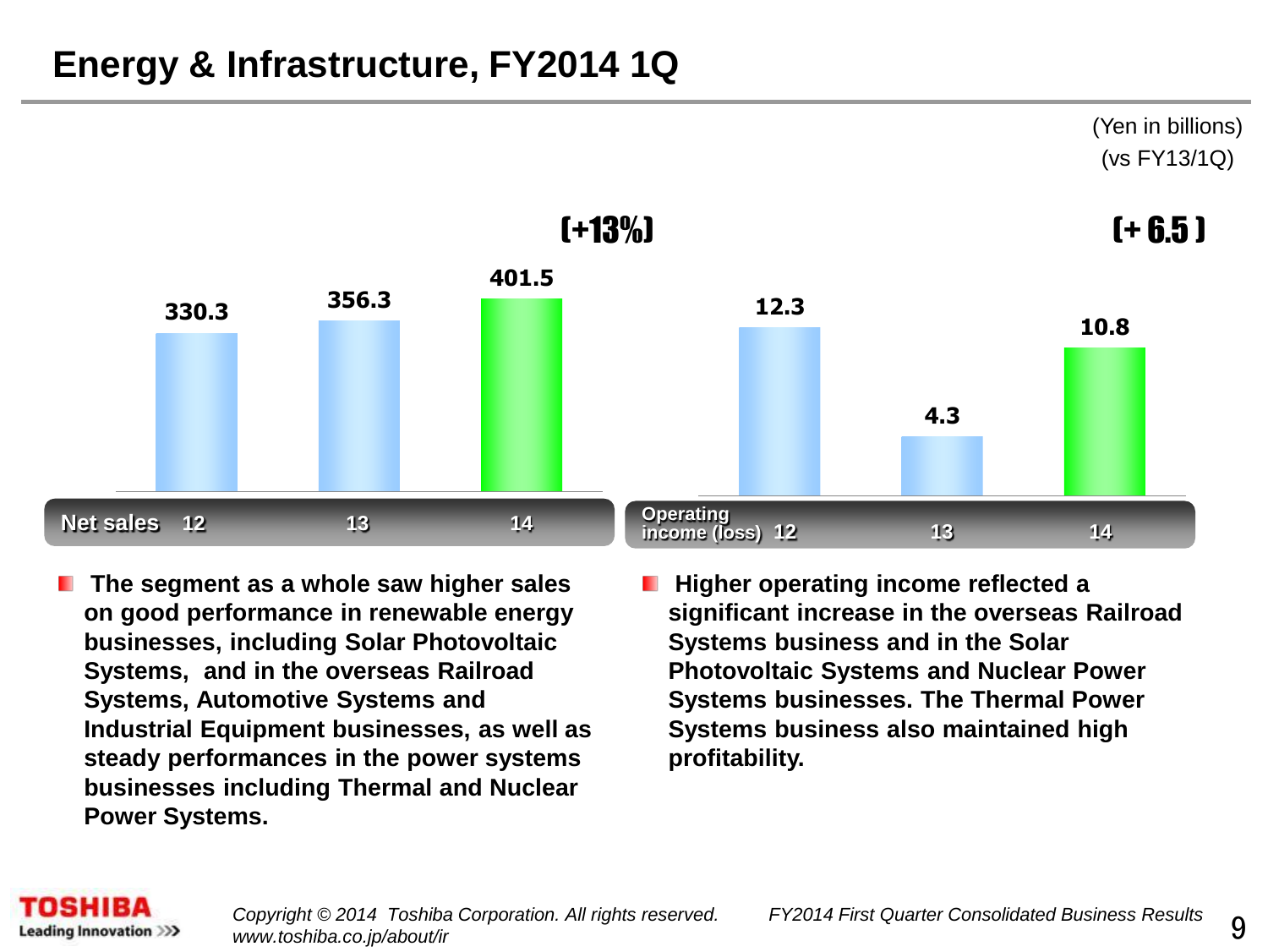## **Energy & Infrastructure: Main Projects in 1Q**

#### Major Topics ( $\bullet$  Overseas  $\blacksquare$  Japan)

- Acquired 60% stake in U.K.-based NuGeneration Ltd (NuGen)
- Landis+Gyr established itself as a distribution grid solutions provider through strategic M&A.
	- Acquired PowerSense, a company that excels in optical sensor technologies
	- Acquired GRIDiant, a utility analytics company focused on distribution grid management and analytics software
- Began manufacturing superconducting coils for ITER
- Selected by the Ministry of the Environment as a contractor for a project to develop and demonstrate  $CO<sub>2</sub>$ emission reduction technologies
- Toshiba's communications unit for smart meters obtained certification for ECHONET Lite application-layer communications between smart meters and HEMS controllers

#### Orders received ( Overseas **J** Japan)

- Won a series of orders for equipment for overseas thermal and hydro power plants
	- Paraguay: Power generation facilities for the Yguazu Hydropower Station (2x103MW)
	- Mexico: Steam turbines for the Altamira Thermal Power Plant (2x165MW)
- Won a series of orders for fuel supply for nuclear power plants (Europe, notably Sweden and Eastern Europe)
- Won an order for electrical systems for locomotives in China
- U.K.: Selected to provide secondary battery for a frequency regulation demonstration project led by the University of Sheffield
- **Non an order for electric equipment for new free gauge trains (FGTs)**

**Leading Innovation >>>**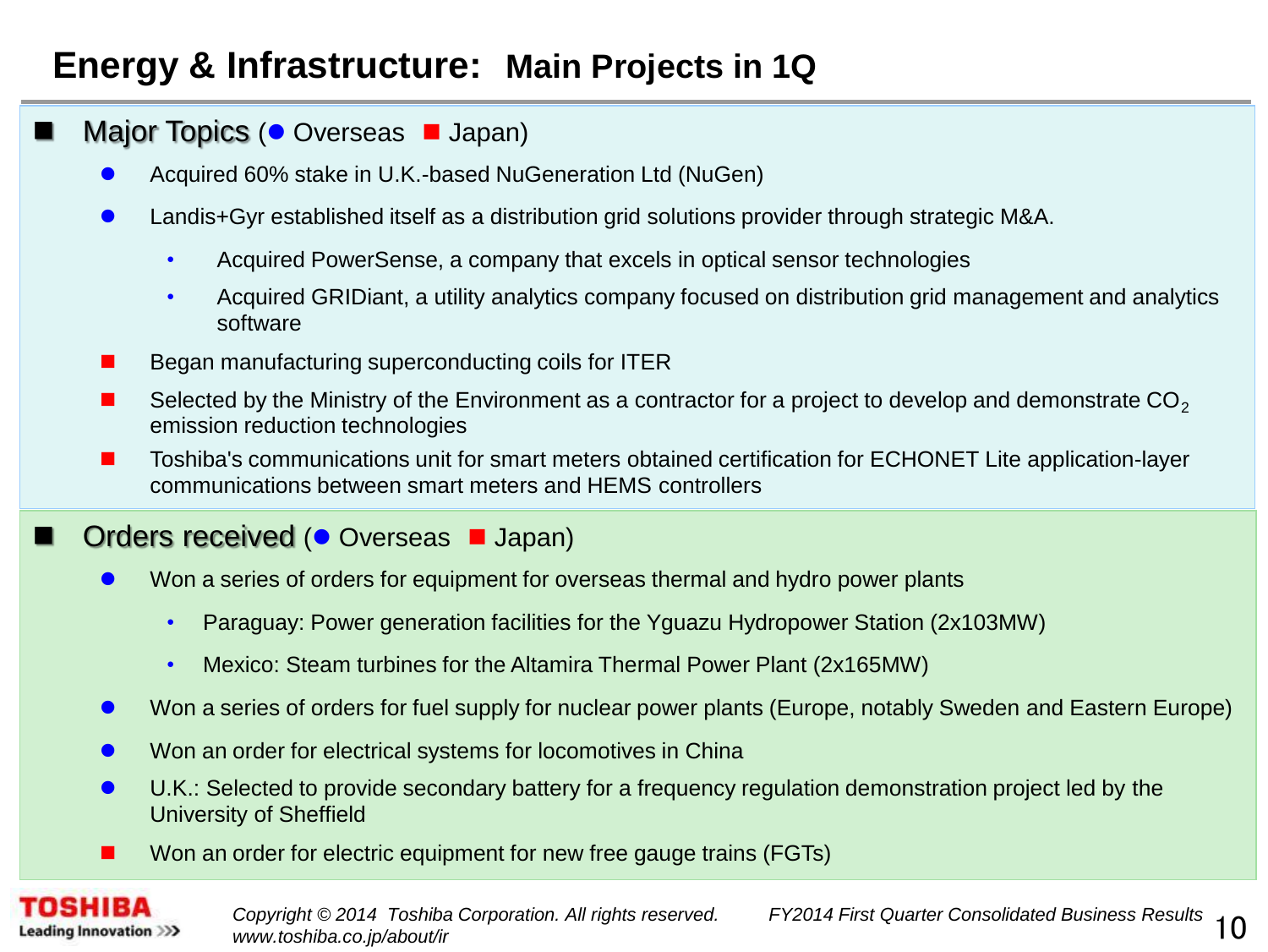#### **Energy & Infrastructure Group, Order Backlog**



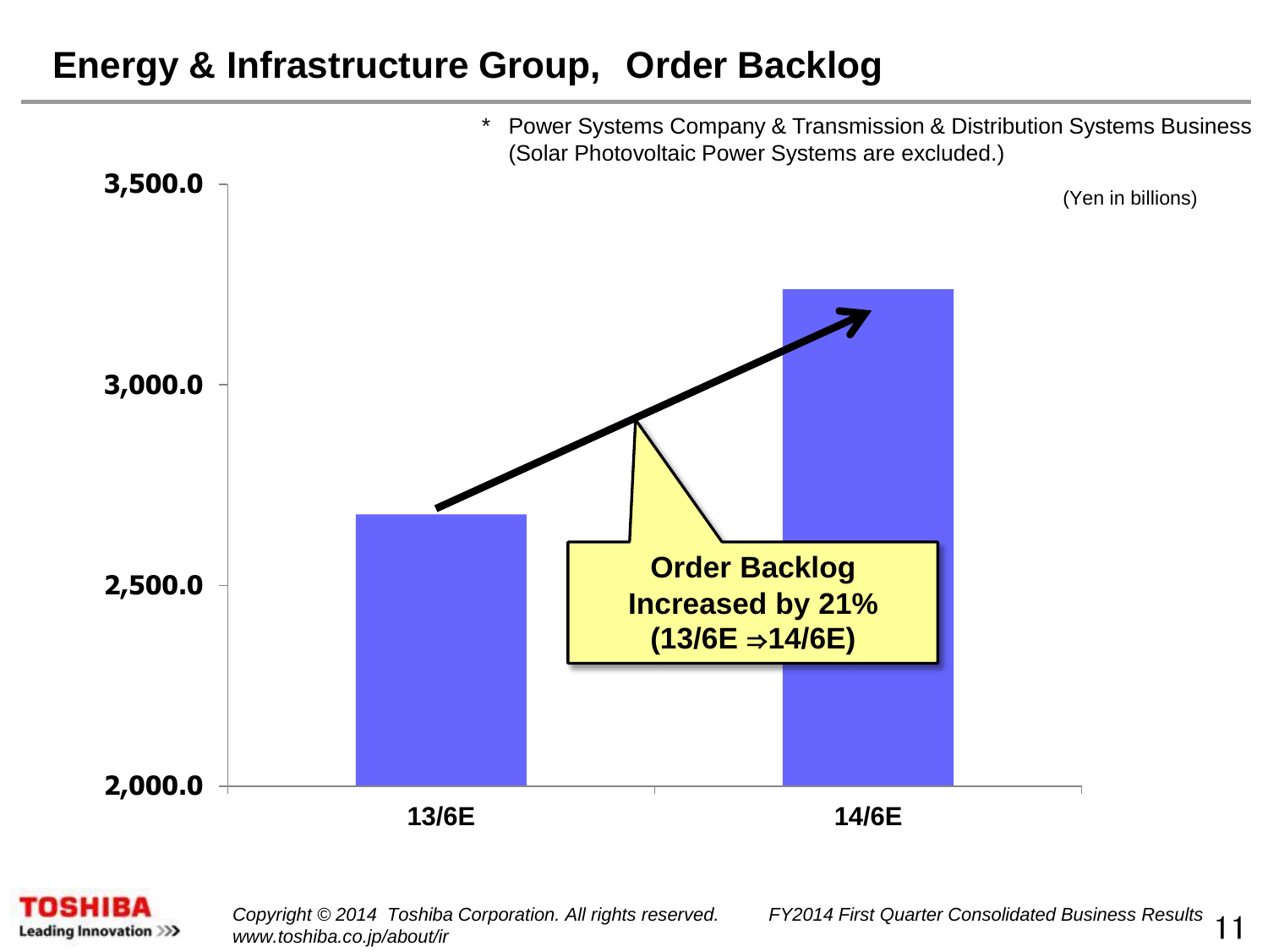## **Community Solutions, FY2014 1Q**



- **The segment as a whole saw higher sales. Solar Photovoltaic Systems and Disaster Prevention Systems for municipalities saw steady sales, as did building solutions, such as Elevators and Building Systems and Commercial Air-Conditioners. Overseas sales increased, and Toshiba TEC also recorded higher sales.**
- **Higher segment operating income reflected good performances in Solar Photovoltaic Systems, Disaster Prevention Systems for municipalities and building solutions businesses. Overseas Commercial Air Conditioners business saw higher operating income, as did Toshiba TEC.**

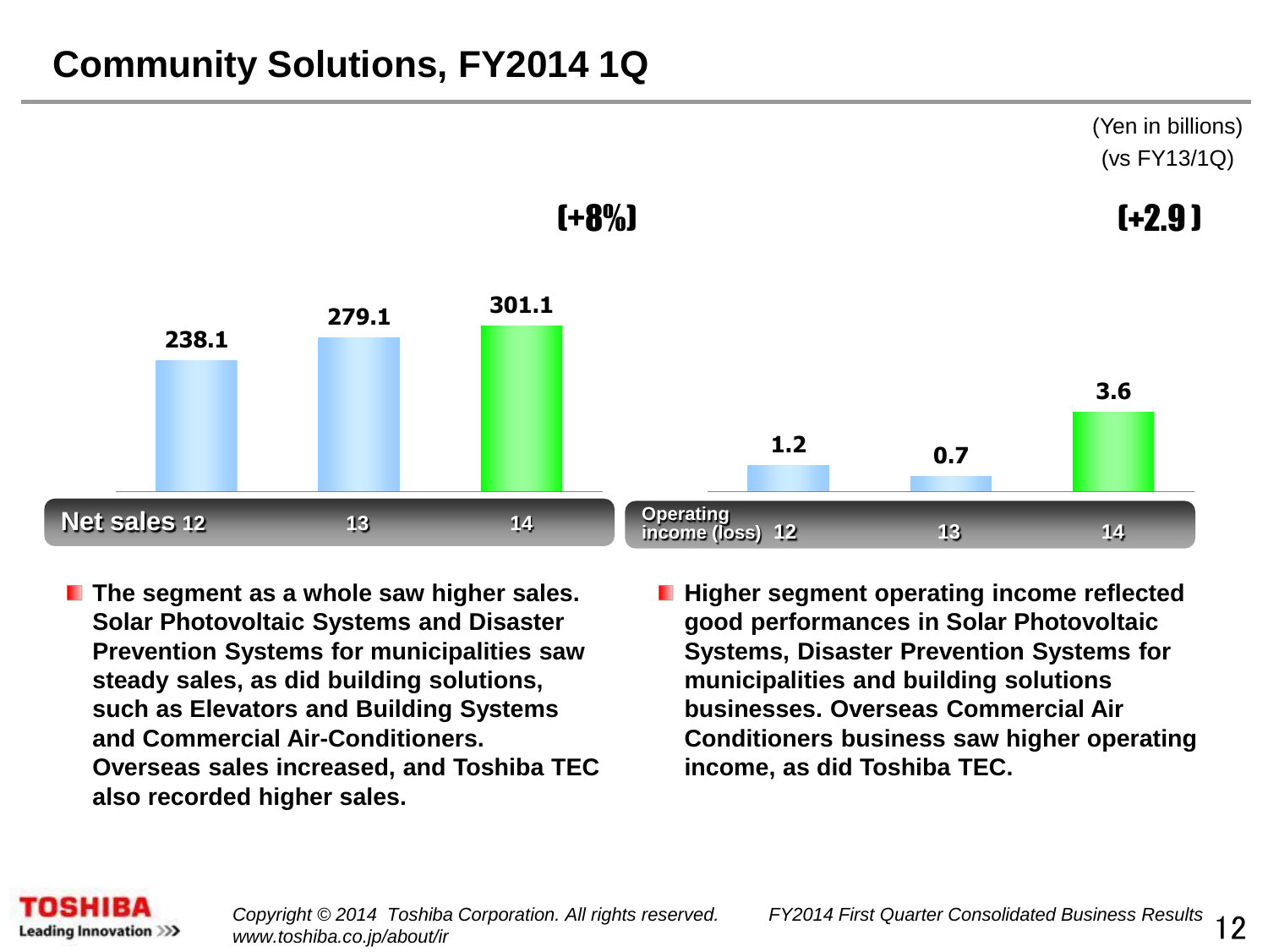### **Community Solutions: Main Projects in 1Q**

| Major Topics (● Overseas ■ Japan)                                                                                                              |
|------------------------------------------------------------------------------------------------------------------------------------------------|
| France: Started to demonstrate a home energy monitoring system and community management system<br>(CMS) in Lyon                                |
| Malaysia: Established an elevator engineering center                                                                                           |
| Constructed a smart house in the city of Saitama in collaboration with Honda and Sekisui House that<br>embodies a future lifestyle around 2020 |
| Participated in Summer 2014 Yokohama Smart City Project Demonstration                                                                          |
| Selected as a support service provider for energy management for a project subsidized by the Ministry<br>of Economy, Trade and Industry        |
|                                                                                                                                                |
| New products and orders received ( $\bullet$ Overseas $\blacksquare$ Japan)                                                                    |
| Malaysia: Won an order for elevators to be installed in a commercial complex                                                                   |
| India: Won an order for air-conditioning facilities for large condominiums<br>$\bullet$                                                        |
| Indonesia: Won an order for seawater desalination facilities from a food company                                                               |
| Won an order for solar photovoltaic modules to be installed in the Oita Hiyoshibaru Mega-Solar Power<br>ш<br>Plant                             |
| Won an order for lighting apparatus to be installed in a TV station's studios                                                                  |
| Released new models of the eneGoon™ stationary home storage battery system based on SCiB <sup>™</sup><br>ш                                     |
| Released 460-liter EcoCute water heaters that provide industry-leading water supply and heat insulation<br>ш<br>performance                    |

**TOSHIBA Leading Innovation >>>**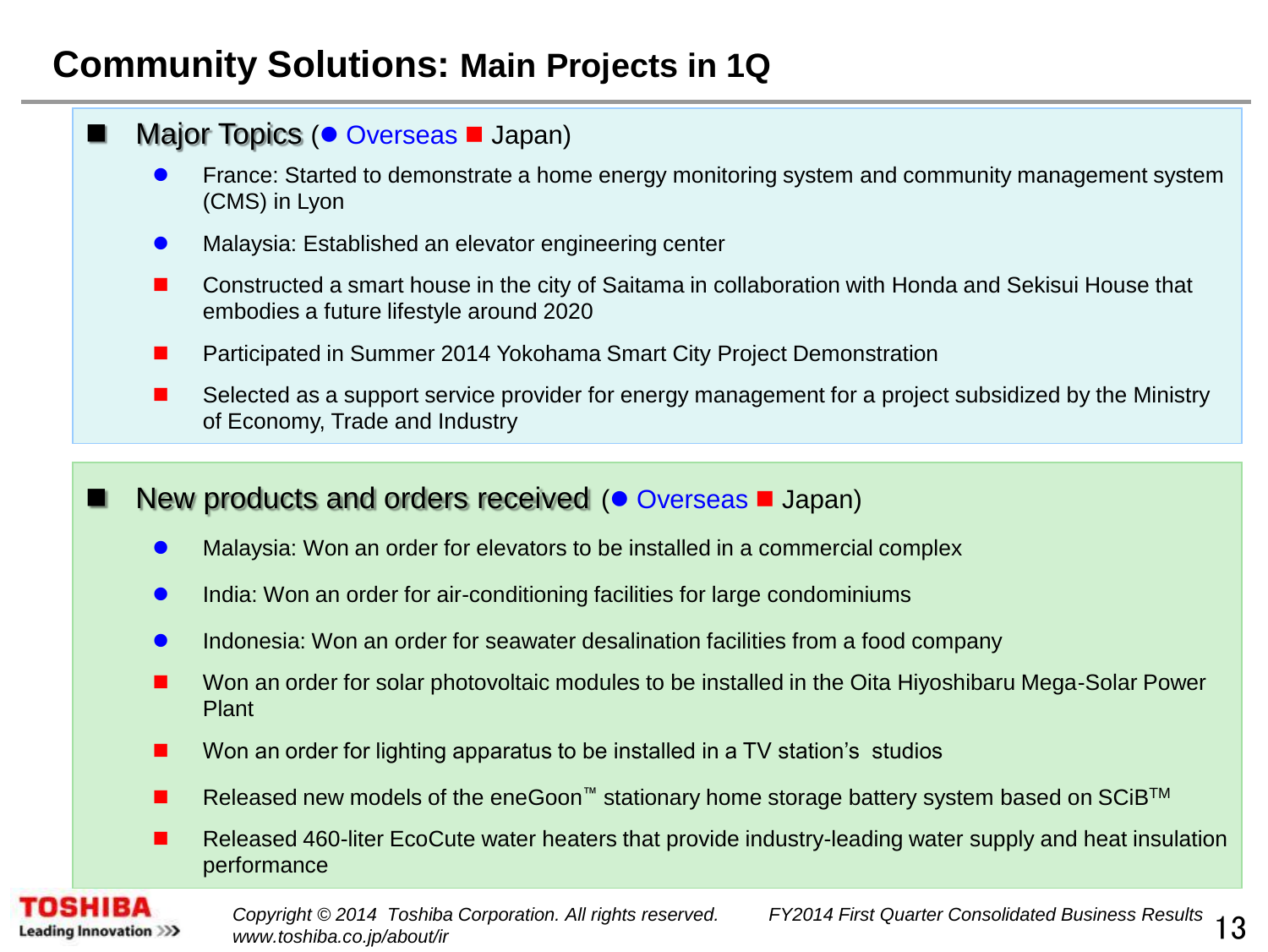#### **Healthcare Systems & Services, FY2014 1Q**



- **The segment as a whole saw lower sales. In Japan, equipment sales, especially of X-ray and ultrasonic diagnostic systems, declined as the result of higher demand in the previous quarter prior to an increase in the consumption tax, while sales in the U.S. and Europe were impacted by policies to curb total spending on medical care.**
- **Lower operating income reflected lower equipment sales, despite stable performance in the domestic and overseas service sectors.**

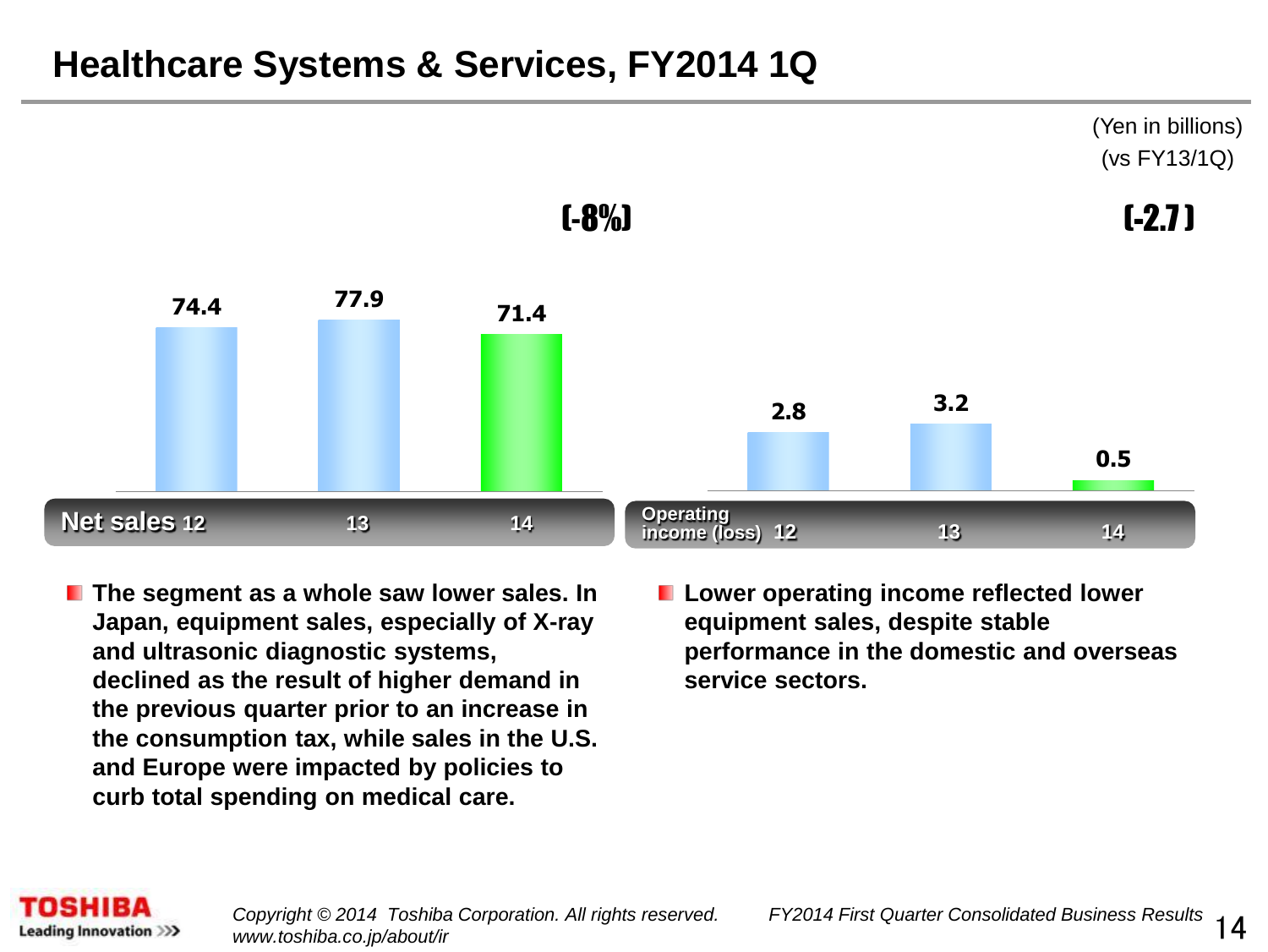## **Healthcare Systems & Services: Main Projects in 1Q**

#### **Major Topics (** $\blacklozenge$  Diagnostic Imaging  $\blacklozenge$  New Business)

- Strengthened business presence in Malaysia, which serves as a logistics hub for Europe and the Middle East and is aggressively promoting medical tourism
	- Established a new subsidiary for sales and service activities and started business
	- Established a new company that manufactures medical diagnostic imaging systems
- ◆ ◆ Announced the merger of Toshiba Medical Systems Corporation and Toshiba Medical Systems Engineering Co., Ltd.
	- Commercialized production of pesticide-free, long-life vegetables at the Toshiba Clean Room Farm, Yokosuka
- The precision verification achieved by the DoseRite Dose Tracking System (DTS) won the Gold Prize at JRC2014

#### New products and orders received (♦ Diagnostic Imaging • New Business)

- Won an order for 66 CT systems from the Ministry of Health of Turkey, in addition to 88 units that were delivered and installed last year
- Launched the new Celesteion<sup>™</sup> PET-CT system
- Released Version 6 of the Aquilion ONE™ series, which makes it possible to diagnose a wider variety of conditions

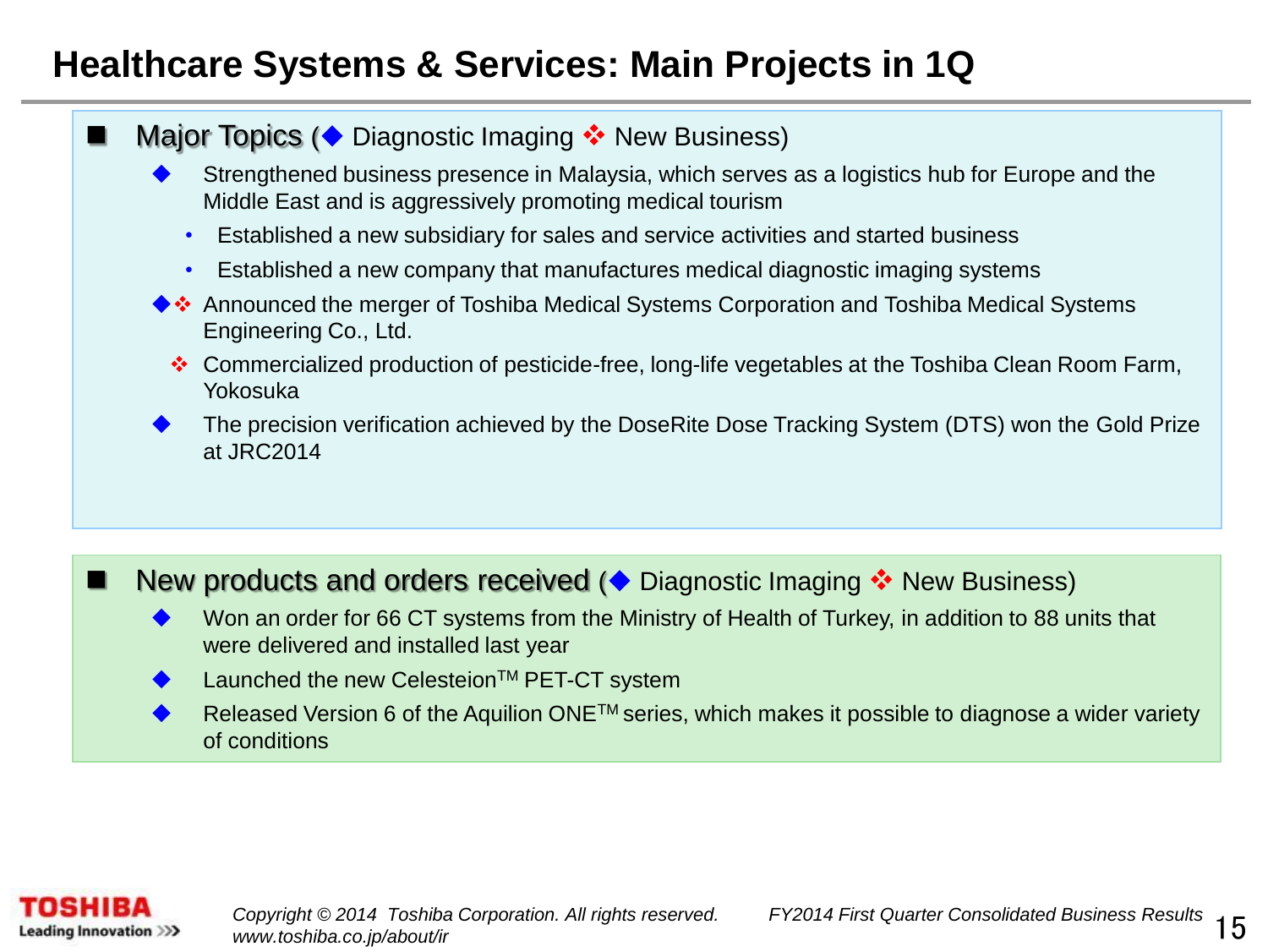#### **Electronic Devices & Components, FY2014 1Q**



- **The segment as a whole saw lower sales. Sales in the Memories business were lower due to controlled production and sales in response to market trends and lower sales prices. The Storage Products business, notably 3.5-inch HDDs, recorded higher sales.**
- **The segment as a whole saw lower operating income, but still at a high level. The Memories business retained high profitability, despite lower sales prices, reflecting enhanced competitiveness on advances in process technology. The Storage Products business saw higher operating income and the Discrete and System LSIs businesses saw a significant improvement.**

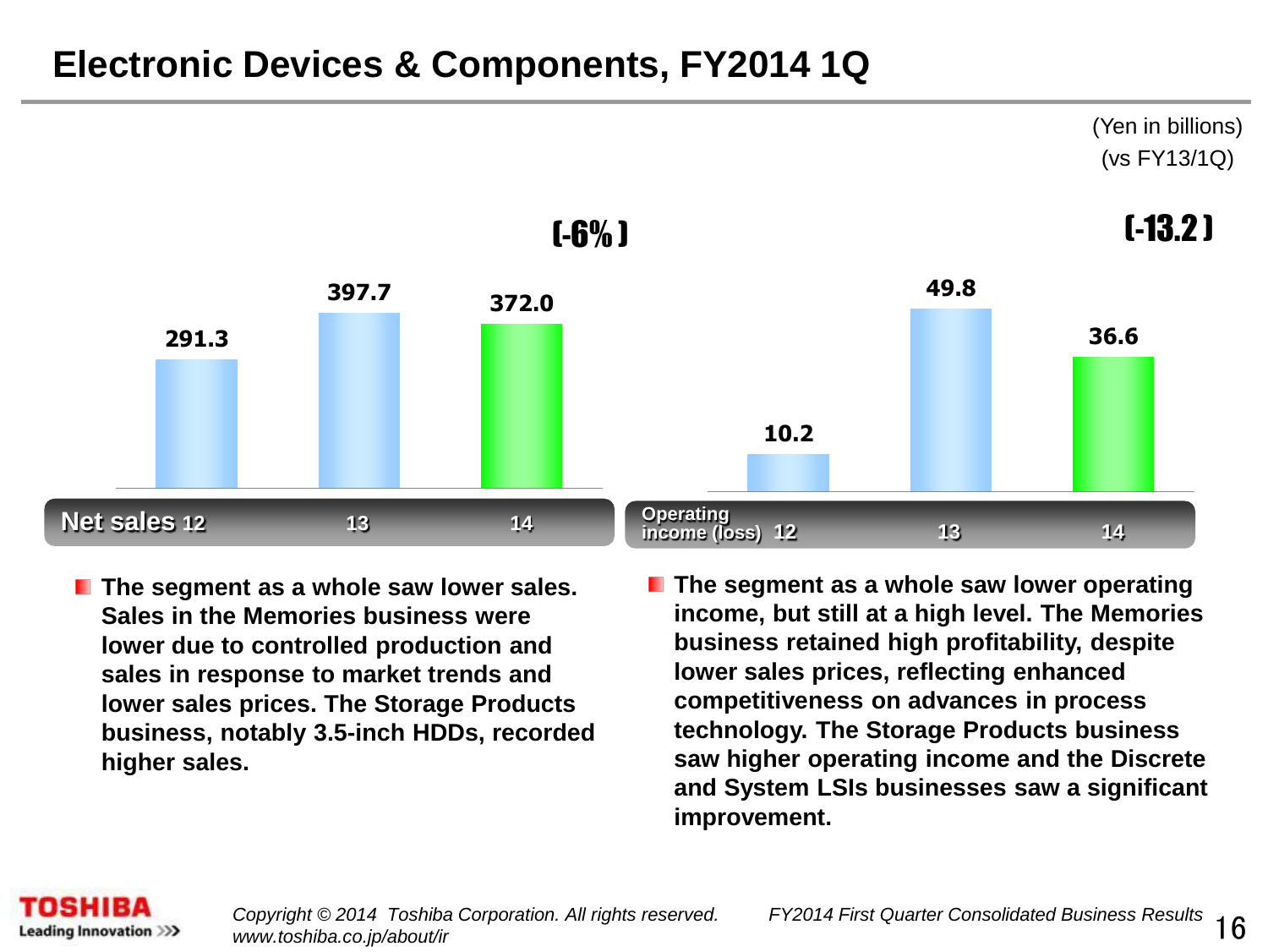#### **Electronic Devices & Components: Main Projects in 1Q**

#### **Major Topics**

- Decided to demolish the No. 2 semiconductor fabrication facility (Fab 2) at Yokkaichi Operations and replace it with a new fab to secure space for 3D NAND technology. This will realize efficient investments for conversion of 2D NAND capacity to 3D in close cooperation with other facilities.
- $\triangleright$  Started mass production of the world's first 15nm NAND flash memories

#### New products

- $\triangleright$  Started sample shipment of the industry's first embedded NAND flash memory modules compliant with the UFS Version 2.0 standard
- $\triangleright$  Started sample shipment of microSD cards that provide world's fastest data transfer rate
- Started sample shipment of an interface bridge IC that converts 4K Ultra-HD video stream from HDMI to MIPI Display Serial Interface (DSI)
- $\triangleright$  Started sample shipment of an image recognition LSI that can be mounted on a small camera module
- ▶ Released a new processor for an image recognition LSI series that can be mounted on a small camera module
- Released white LEDs in an ultra-small chip-scale package that occupies 90% less board area than its predecessor
- $\triangleright$  Released Schottky barrier diodes fabricated using a new SiC process
- $\triangleright$  Released HDDs for cloud applications with a 5TB<sup>\*</sup> capacity

\* TB: Terabytes (1024 times a gigabyte; approx. one trillion bytes)

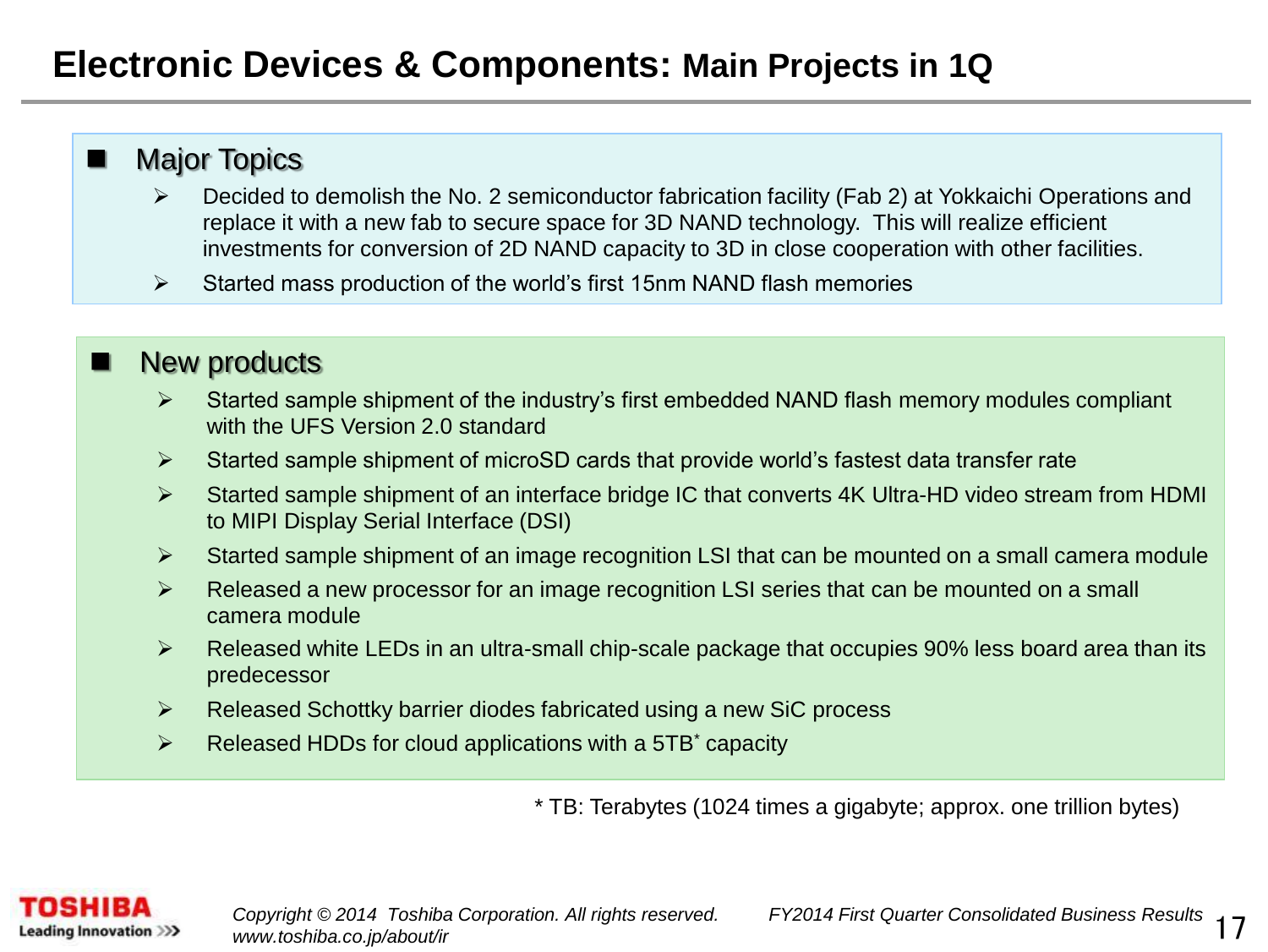(Yen in billions)

| <b>Net Sales</b>           | <b>FY14/1Q</b> | <b>FY13/1Q</b> | <b>Difference</b> |  |
|----------------------------|----------------|----------------|-------------------|--|
|                            |                |                |                   |  |
| <b>Discrete</b>            | 36.6           | 35.2           | 1.4               |  |
| <b>System LSI</b>          | 39.5           | 43.3           | $-3.8$            |  |
| Memory                     | 177.7          | 204.7          | $-27.0$           |  |
| <b>Semiconductor Total</b> | 253.8          | 283.2          | $-29.4$           |  |
| <b>Storage Products</b>    | 114.8          | 106.3          | 8.5               |  |

| <b>Operating Income (loss)</b> | <b>FY14/1Q</b> | <b>FY13/1Q</b> | <b>Difference</b> |  |
|--------------------------------|----------------|----------------|-------------------|--|
|                                |                |                | <b>vs FY13/1Q</b> |  |
| Semiconductor & Storage        | 36.4           | 46.8           | $-10.4$           |  |
| <b>Products Total</b>          |                |                |                   |  |

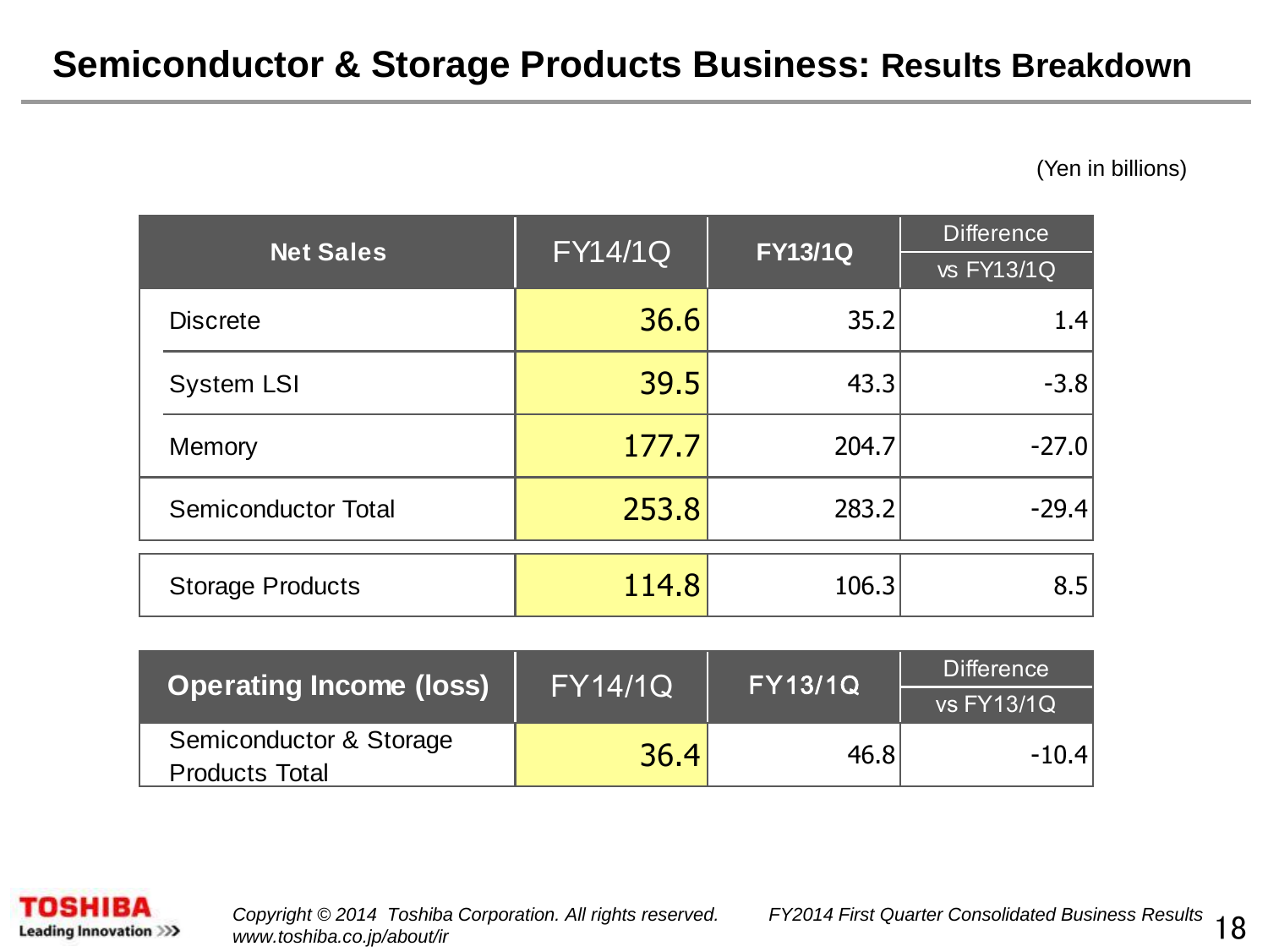#### **Semiconductor & Storage Products Business**

Quarterly Trend in Operating Income (Loss)



※ The figure for the first quarter of each fiscal year is after a change in the method of allocating corporate expenses to the segments.

The figures for the second to fourth quarters of each fiscal year is before the change in the method of allocating corporate expenses to the segments.

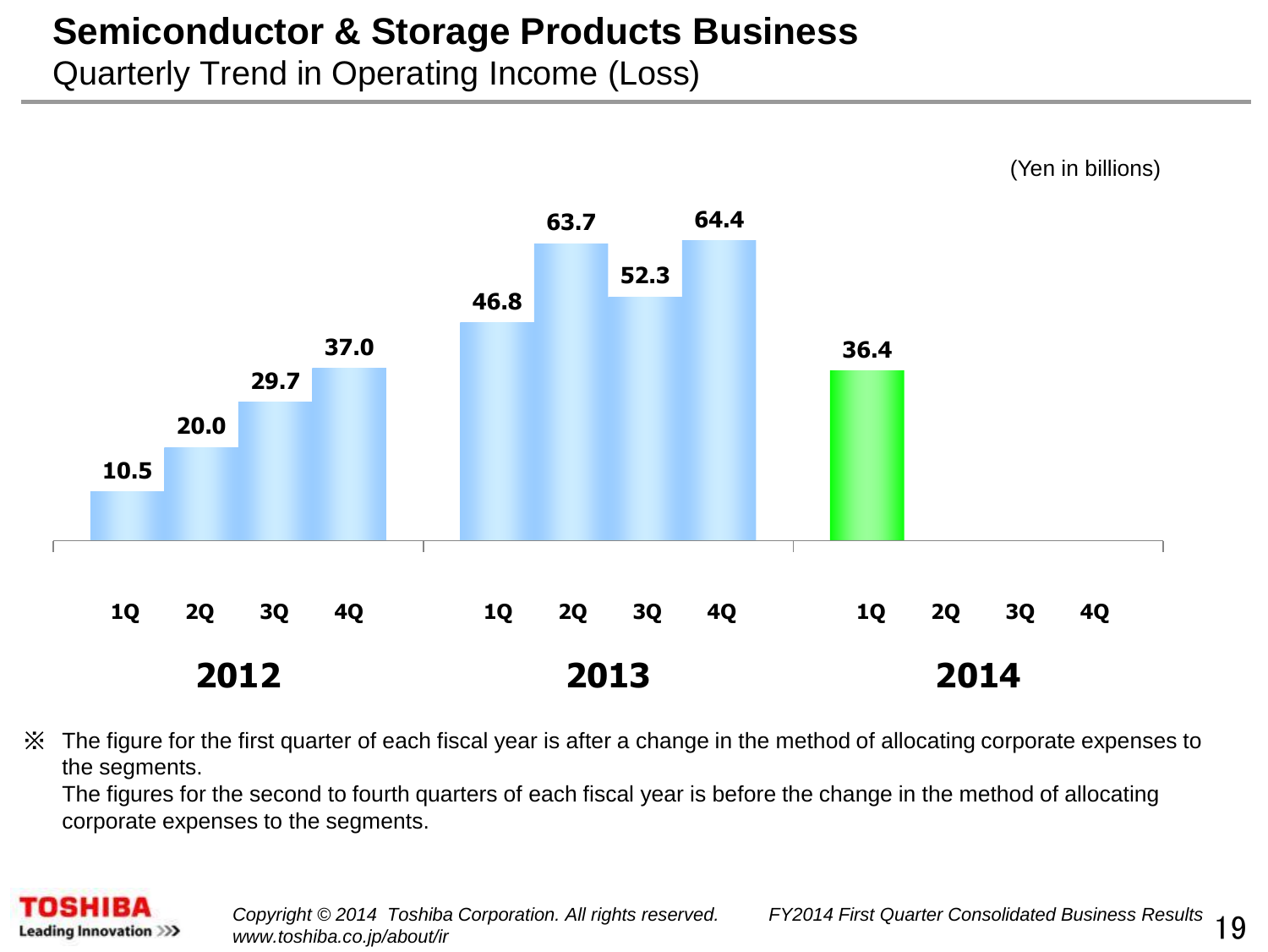**The PC business saw positive operating income in FY2014 1Q.** 

- **The operating loss of the TV business decreased significantly as a result of restructuring implemented last fiscal year. The business environment remains severe, and additional measures will be taken to ensure stable profitability, regardless of the amount of sales.**
- **The Home Appliances business has maintained positive operating income for three consecutive quarters since FY2013 3Q, showing a profitable trend.**

| <b>Net Sales</b> | $\overline{\mathrm{FY14/1Q}}$ | <b>FY13/1Q</b> | <b>Difference</b> |  |
|------------------|-------------------------------|----------------|-------------------|--|
|                  |                               |                | vs FY13/1Q        |  |
| <b>PC</b>        | 167.6                         | 155.5          | 12.1              |  |
| TV               | 47.5                          | 49.3           | $-1.8$            |  |
| Home Appliances  | 56.8                          | 57.3           | $-0.5$            |  |

(Yen in billions)

| <b>Operating Income (loss)</b> | <b>FY14/1Q</b> | <b>FY13/1Q</b> | <b>Difference</b> |  |
|--------------------------------|----------------|----------------|-------------------|--|
|                                |                |                | $vs$ FY13/1Q      |  |
| Lifestyle Products &           | $-3.3$         | $-24.9$        | 21.6              |  |
| <b>Services Total</b>          |                |                |                   |  |

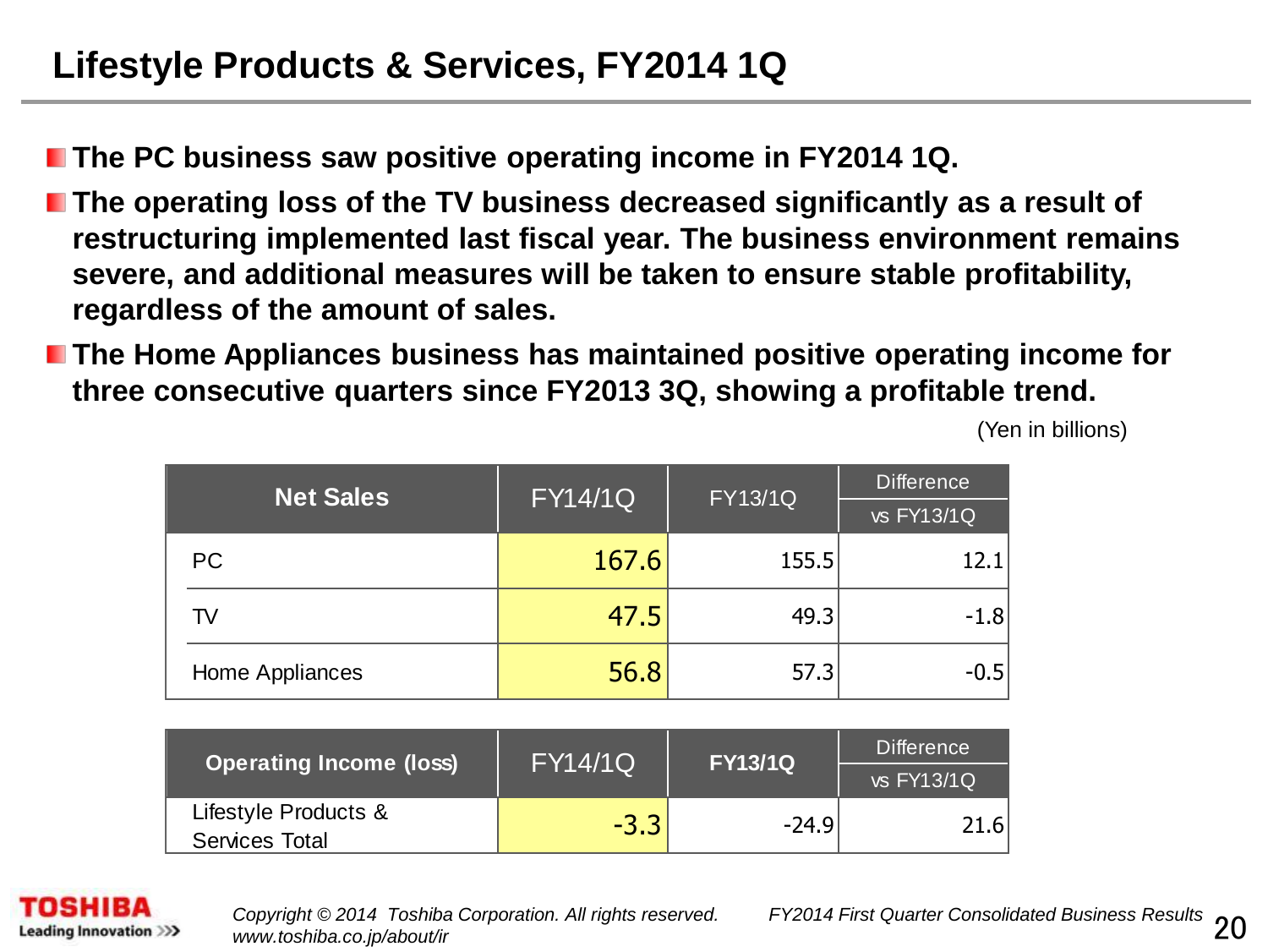(Yen in billions)

|                                        | <b>FY14/1Q</b>   | <b>FY13/1Q</b> | <b>Difference</b> |
|----------------------------------------|------------------|----------------|-------------------|
|                                        |                  |                | <b>vs FY13/1Q</b> |
| Net financial income (loss)            | $-6.1$           | $-5.4$         | $-0.7$            |
| Foreign exchange income (loss)         | $-2.4$           | 7.5            | $-9.9$            |
| Income (loss) on sales of fixed assets | $-3.0^{\degree}$ | $\overline{0}$ | $-3.0$            |
| Equity in earnings of affiliates       | 2.0              | 1.0            | 1.0               |
| Structural reform costs                | $-3.1$           | $-1.1$         | $-2.0$            |
| <b>Others</b>                          | $-9.6$           | $-8.7$         | $-0.9$            |
| Total                                  | $-22.2$          | $-6.7$         | $-15.5$           |

\* Including expenses taken to demolish Fab 2 at Yokkaichi Operations

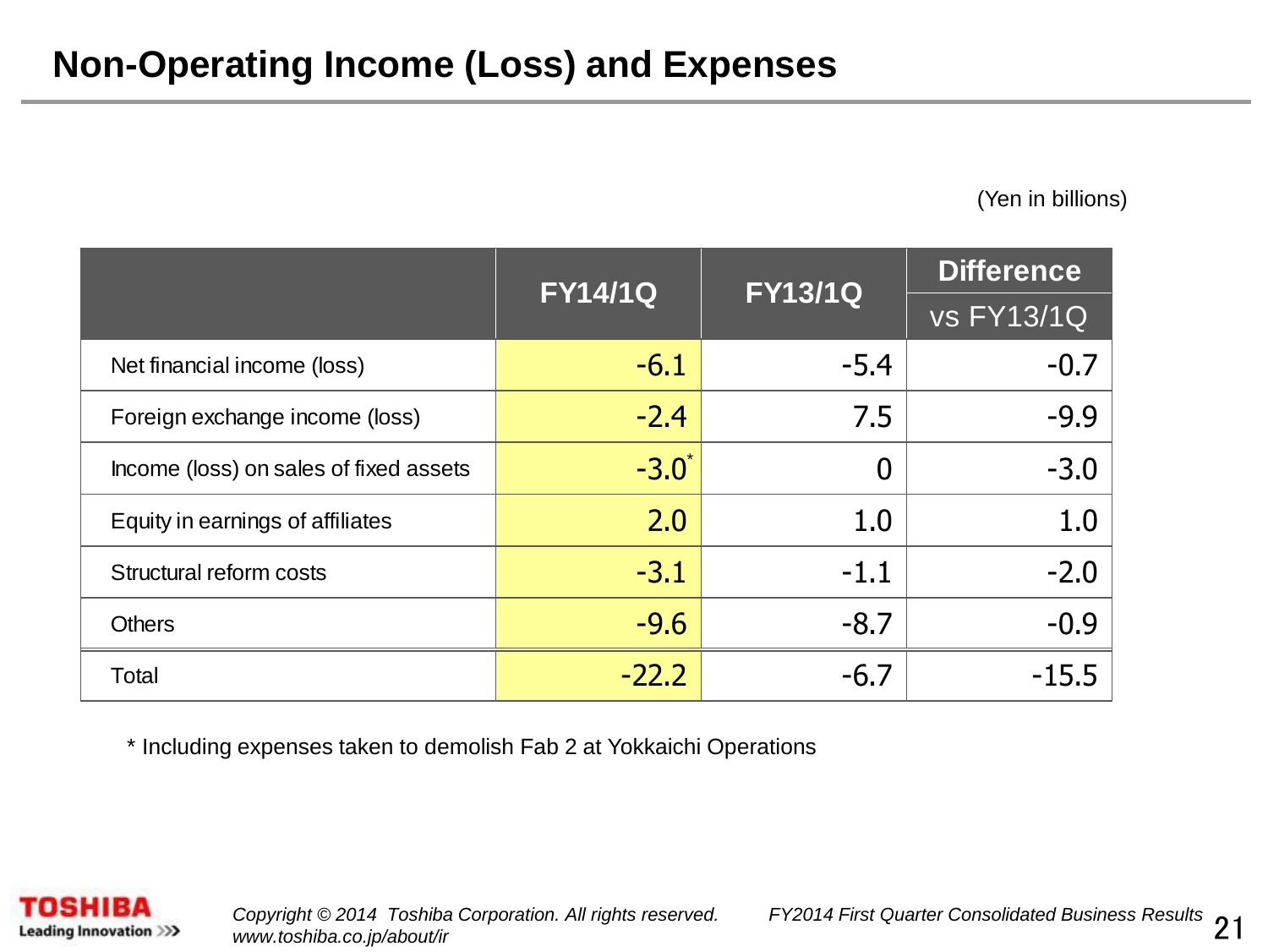### **Income Tax and Net Income (Loss) Attributable to Noncontrolling Interests**

(Yen in billions)

|                                                                   |        | <b>FY14/1Q</b><br><b>FY13/1Q</b> |                   |
|-------------------------------------------------------------------|--------|----------------------------------|-------------------|
|                                                                   |        |                                  | <b>vs FY13/1Q</b> |
| Income (loss) before income taxes and<br>noncontrolling interests | 17.3   | 18.4                             | $-1.1$            |
| Income tax                                                        | $-6.9$ | $-6.9$                           |                   |
| Loss from discontinued operations                                 |        | $-1.1$                           |                   |
| Net income (loss) attributable to<br>noncontrolling interests     | $-1.5$ | $-5.1$                           | 3.6               |
| Net income (loss)                                                 | 8.9    | 5.3                              | 3.6               |

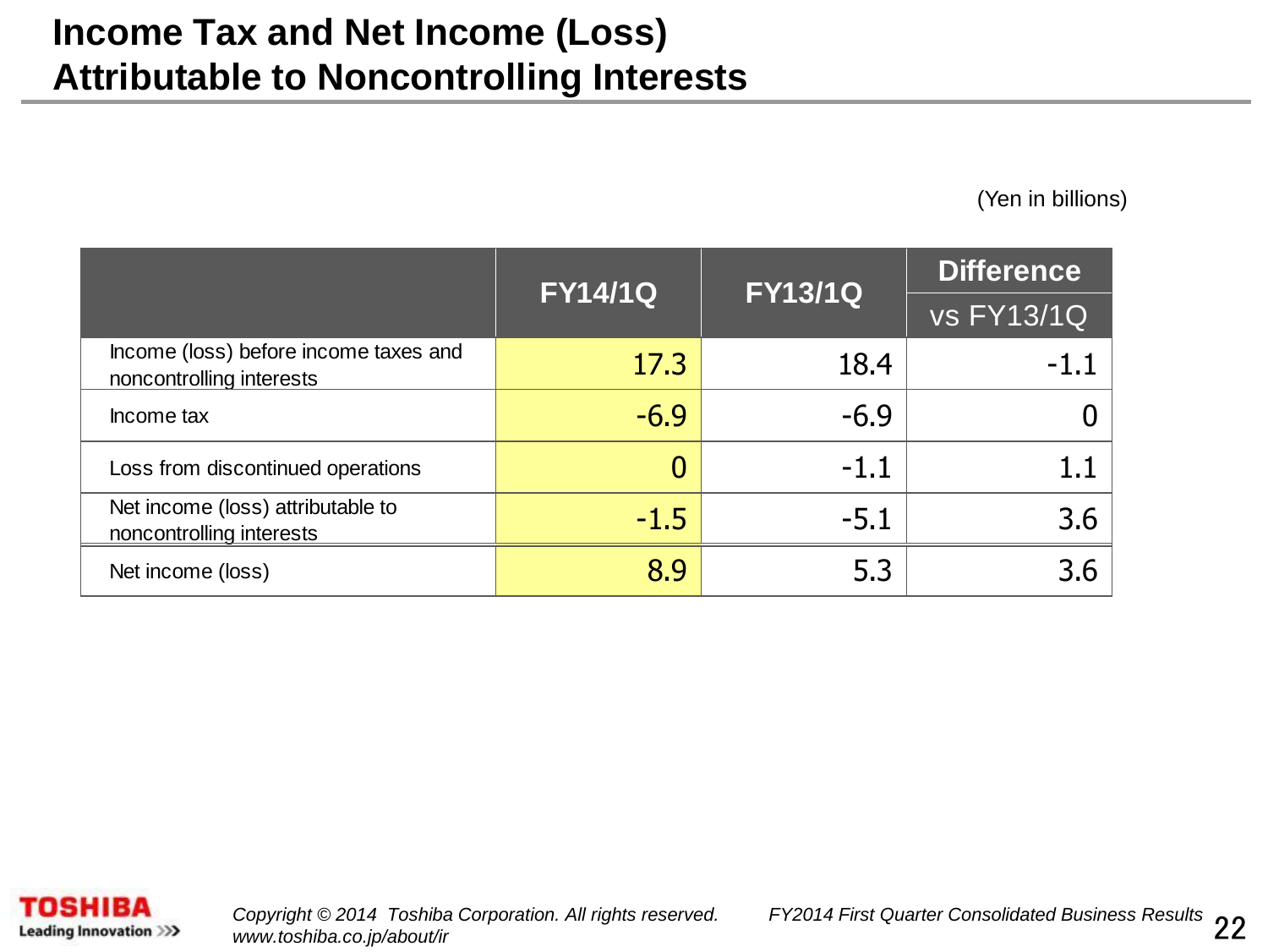#### **Cash Flows, FY2014 1Q**



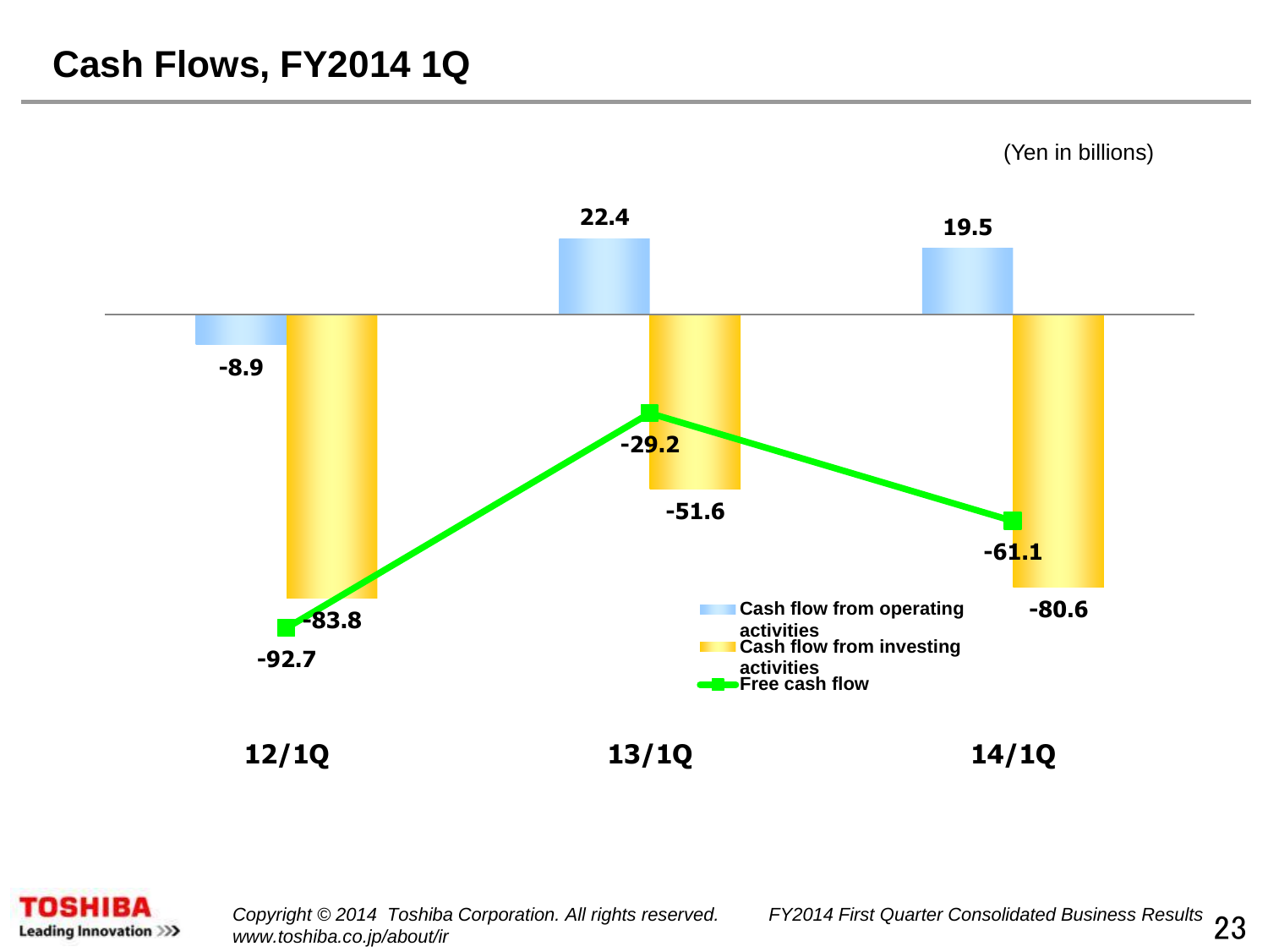

#### **TOSHIBA Leading Innovation >>>**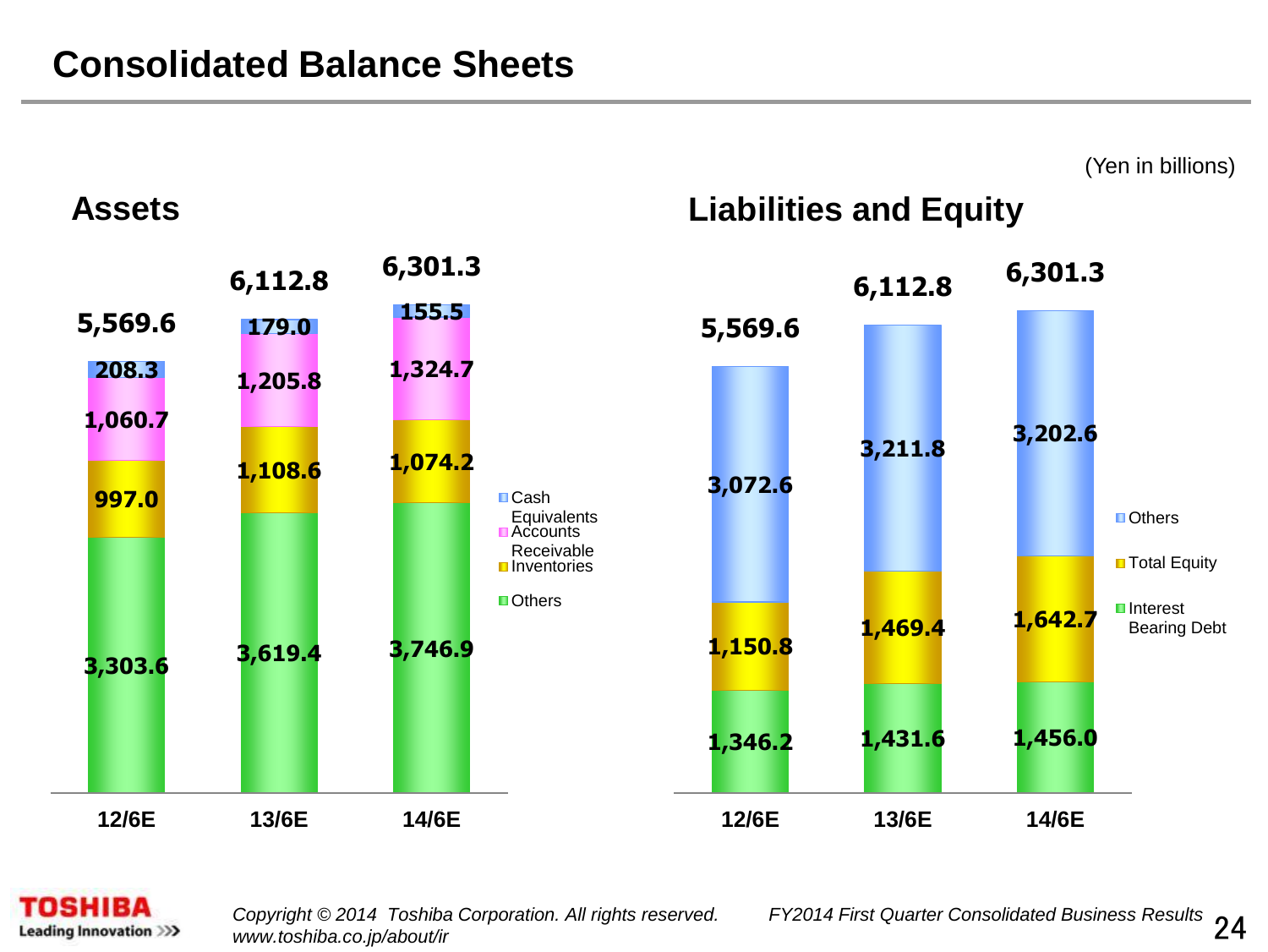(Yen in billions)

|                                                                            | 14/6E<br>14/3E |          | <b>Difference</b> |                 |                 |
|----------------------------------------------------------------------------|----------------|----------|-------------------|-----------------|-----------------|
|                                                                            |                |          | 13/6E             | <b>vs 14/3E</b> | <b>vs 13/6E</b> |
| Common stock                                                               | 439.9          | 439.9    | 439.9             | 0               | $\overline{0}$  |
| Additional paid-in capital                                                 | 404.3          | 404.6    | 404.2             | $-0.3$          | 0.1             |
| Retained earnings                                                          | 644.4          | 652.4    | 623.8             | $-8.0$          | 20.6            |
| Accumulated other comprehensive loss                                       | $-277.8$       | $-266.1$ | $-391.0$          | $-11.7$         | 113.2           |
| Treasury stock                                                             | $-1.7$         | $-1.7$   | $-1.6$            | 0               | $-0.1$          |
| Equity attributable to shareholders of the<br>Company                      | 1,209.1        | 1,229.1  | 1,075.3           | $-20.0$         | 133.8           |
| Equity attributable to noncontrolling interests                            | 433.6          | 423.2    | 394.1             | 10.4            | 39.5            |
| Total equity                                                               | 1,642.7        | 1,652.3  | 1,469.4           | $-9.6$          | 173.3           |
|                                                                            |                |          |                   |                 |                 |
| Equity attributable to shareholders of the<br>Company / Total assets ratio | 19.2%          | 19.7%    | 17.6%             | $-0.5%$         | 1.6%            |

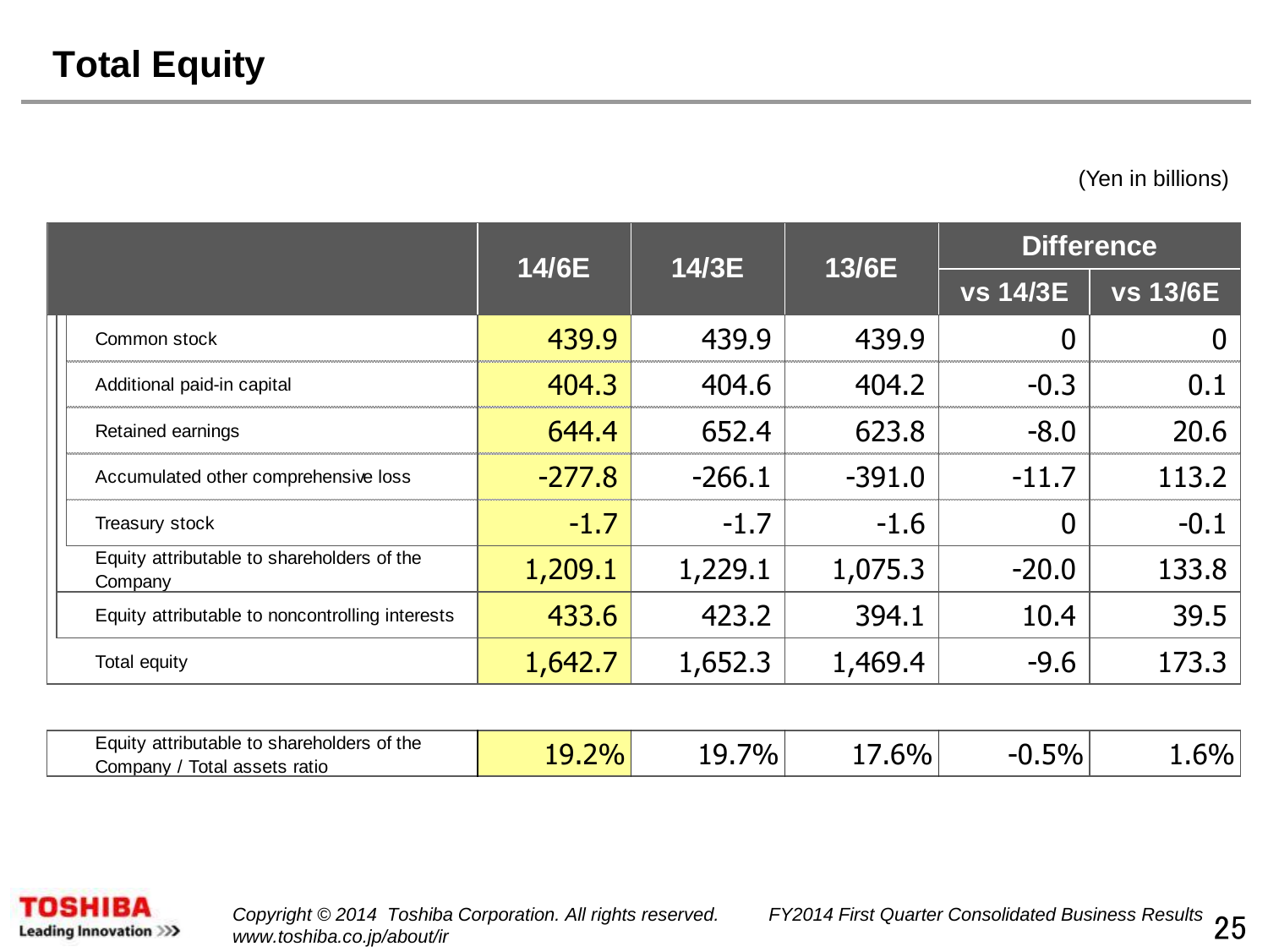

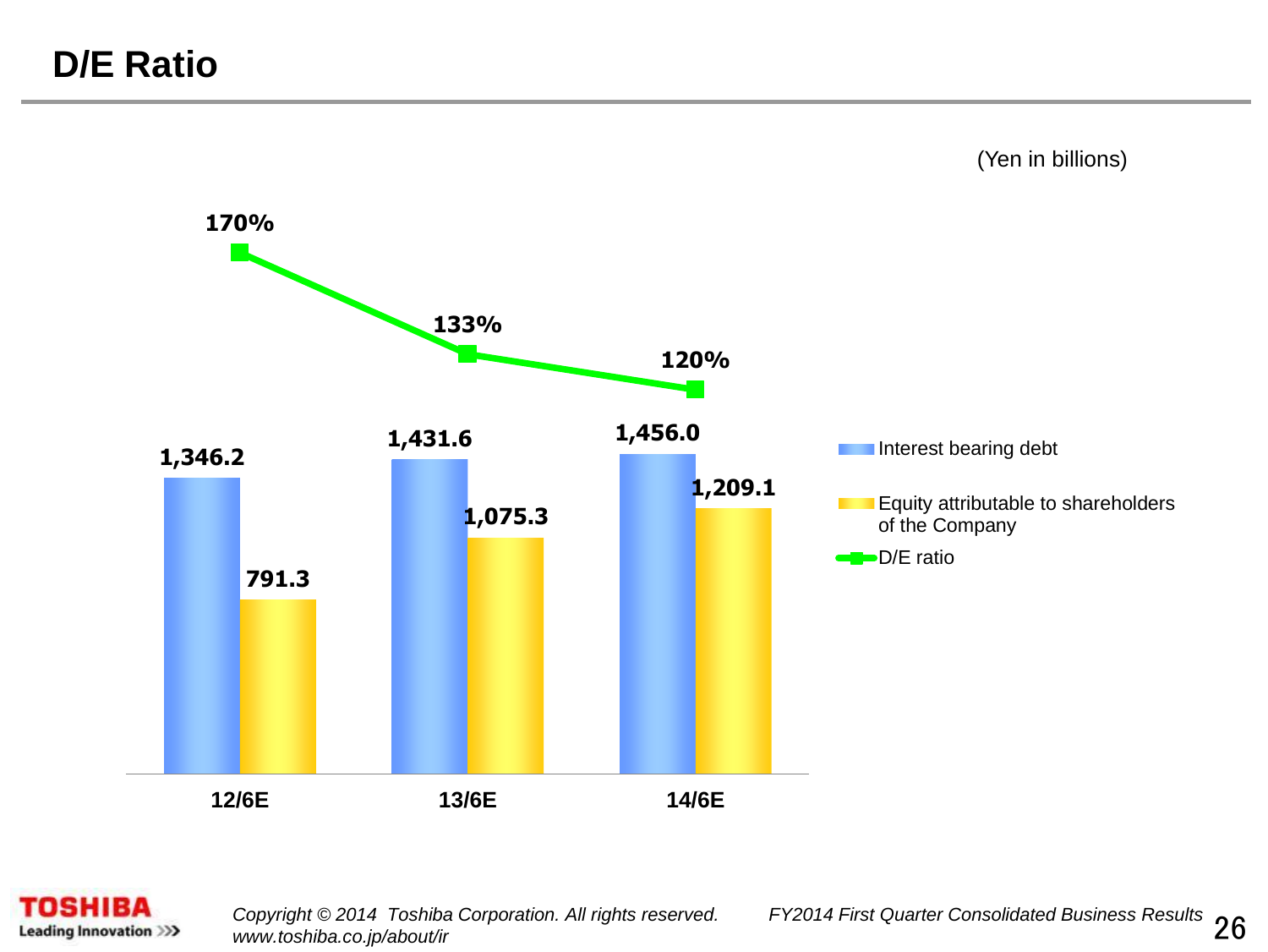#### **FY2014 Forecast, Overall**

#### **Toshiba Group's projections for FY2014 consolidated results remain unchanged from those announced on May 8, 2014.**

(Yen in billions)

|                                                                               | <b>FY14</b>     | <b>FY13</b> | <b>Difference</b> |
|-------------------------------------------------------------------------------|-----------------|-------------|-------------------|
|                                                                               | <b>Forecast</b> | Actual      | vs FY13           |
| Net sales                                                                     | 6,700.0         | 6,502.5     | 197.5             |
| Operating income (loss)                                                       | 330.0           | 290.8       | 39.2              |
| %                                                                             | 4.9%            | 4.5%        | 0.4%              |
| Income (loss) before income<br>taxes and noncontrolling interests             | 250.0           | 180.9       | 69.1              |
| ℅                                                                             | 3.7%            | 2.8%        | 0.9%              |
| Net income (loss)                                                             | 120.0           | 50.8        | 69.2              |
| $\%$                                                                          | 1.8%            | 0.8%        | 1.0%              |
| Earnings (losses) per share<br>attributable to shareholders of the<br>Company | ¥28.34          | ¥12.00      | ¥16.34            |

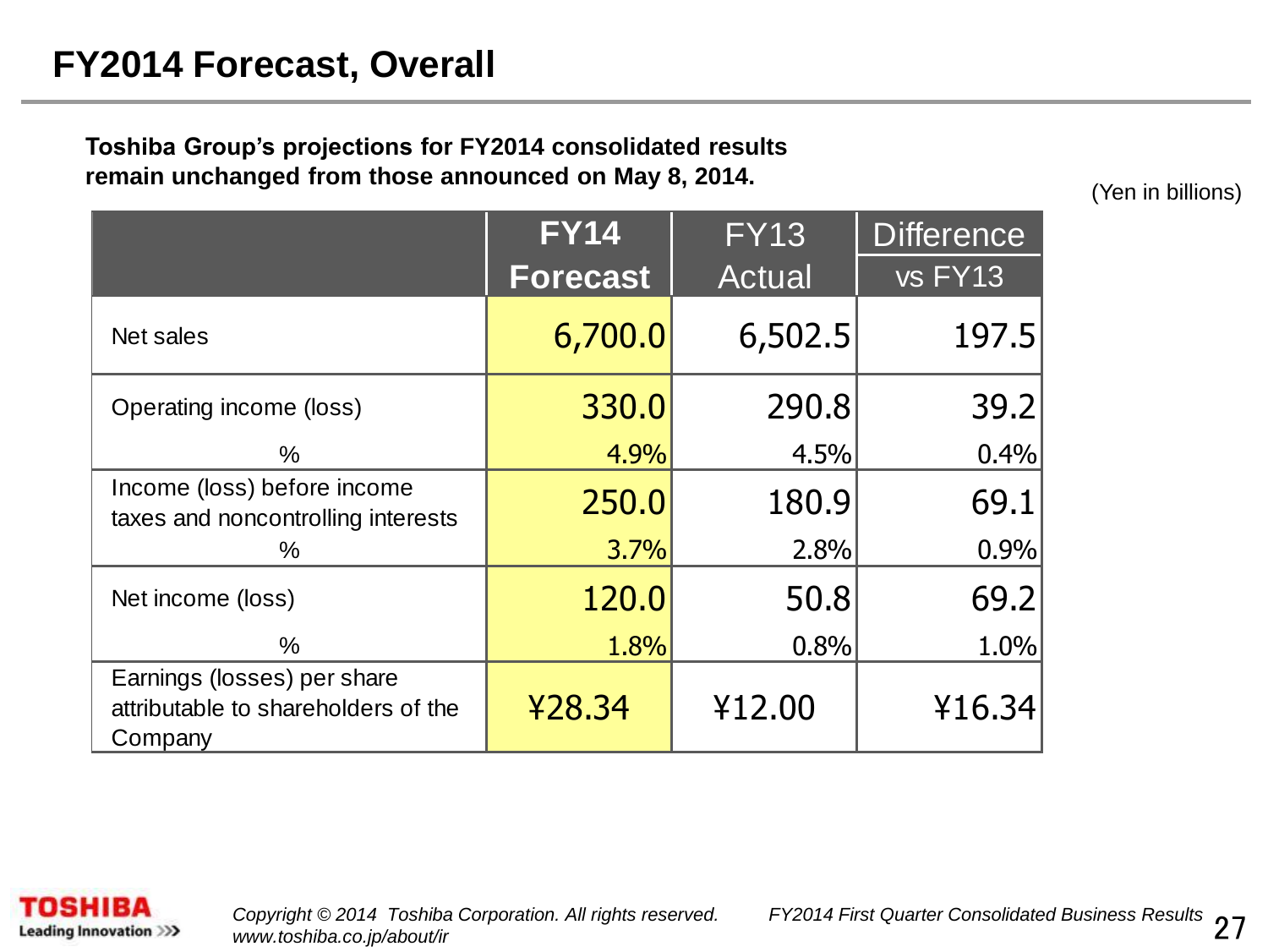#### **Toshiba Group's projections for FY2014 consolidated results remain unchanged from those announced on May 8, 2014.**

| <b>Net Sales</b>                | <b>FY14</b>     | <b>FY13</b>   | <b>Difference</b> |
|---------------------------------|-----------------|---------------|-------------------|
|                                 | <b>Forecast</b> | <b>Actual</b> | vs FY13           |
| Energy & Infrastructure         | 1,950.0         | 1,812.2       | 137.8             |
| <b>Community Solutions</b>      | 1,410.0         | 1,357.4       | 52.6              |
| Healthcare Systems & Services   | 440.0           | 410.8         | 29.2              |
| Electronic Devices & Components | 1,710.0         | 1,693.4       | 16.6              |
| Lifestyle Products & Services   | 1,310.0         | 1,313.8       | $-3.8$            |
| <b>Others</b>                   | 550.0           | 504.0         | 46.0              |
| Total                           | 6,700.0         | 6,502.5       | 197.5             |

(Yen in billions)

| Operating Income (loss)                  | <b>FY14</b>     | <b>FY13</b> | <b>Difference</b> |
|------------------------------------------|-----------------|-------------|-------------------|
|                                          | <b>Forecast</b> | Actual      | vs FY13           |
| Energy & Infrastructure                  | 70.0            | 32.3        | 37.7              |
| %                                        | 3.6%            | 1.8%        | 1.8%              |
| <b>Community Solutions</b>               | 58.0            | 51.9        | 6.1               |
| %                                        | 4.1%            | 3.8%        | 0.3%              |
| <b>Healthcare Systems &amp; Services</b> | 30.0            | 28.6        | 1.4               |
| ℅                                        | 6.8%            | 7.0%        | $-0.2%$           |
| Electronic Devices & Components          | 180.0           | 238.5       | $-58.5$           |
| ℅                                        | 10.5%           | 14.1%       | $-3.6%$           |
| Lifestyle Products & Services            | 3.0             | $-51.0$     | 54.0              |
| ℅                                        | 0.2%            | $-3.9%$     | 4.1%              |
| <b>Others</b>                            | $-6.0$          | $-8.7$      | 2.7               |
| ℅                                        | $-1.1%$         | $-1.7%$     | 0.6%              |
| Total                                    | 330.0           | 290.8       | 39.2              |
| %                                        | 4.9%            | 4.5%        | 0.4%              |

※ The figures for the FY14 Forecast and FY13 Actual are before the change in the method for allocating corporate expenses to the segments.

**Leading Innovation >>>** 

*Copyright © 2014 Toshiba Corporation. All rights reserved. www.toshiba.co.jp/about/ir*

FY2014 First Quarter Consolidated Business Results 28